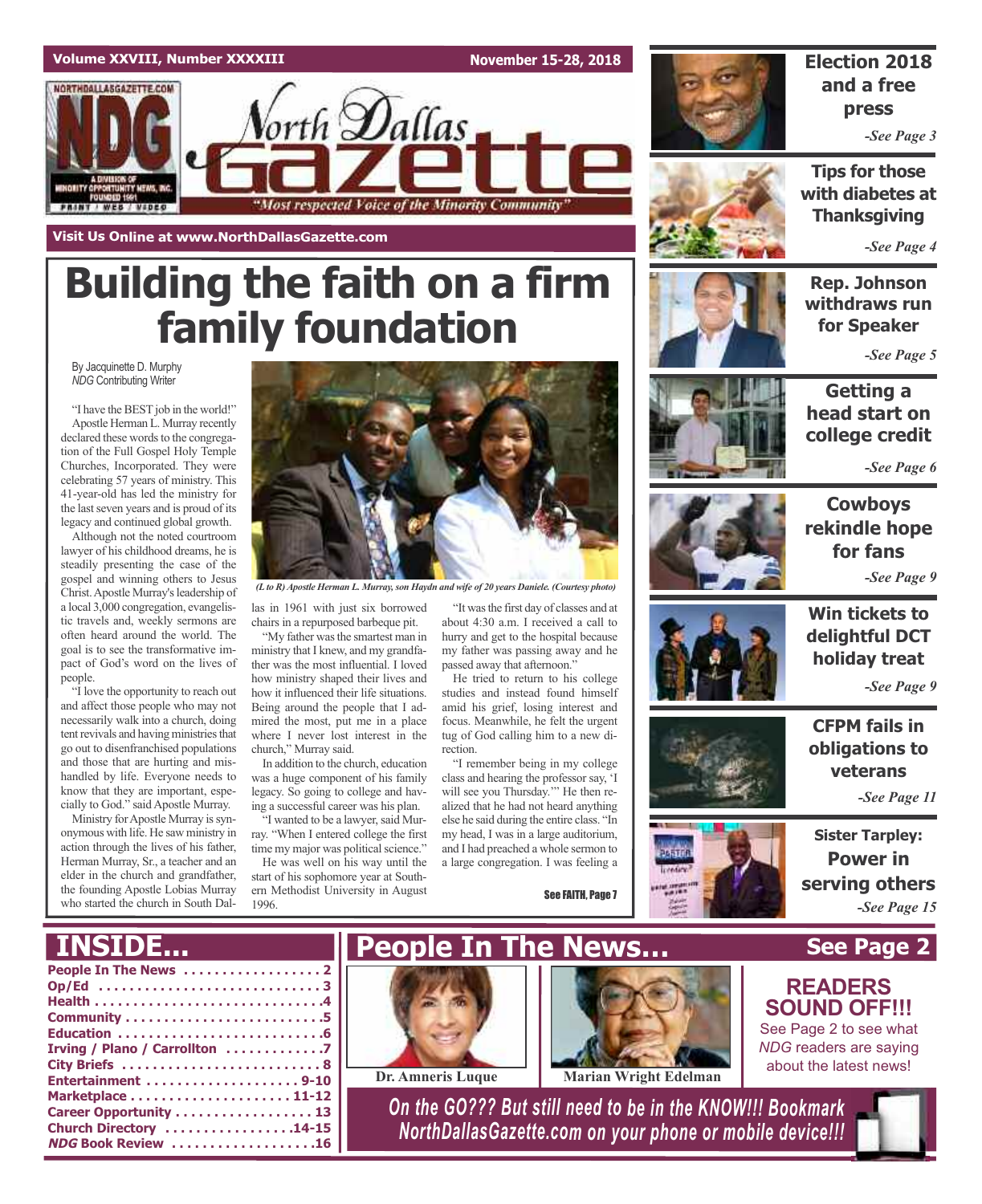#### **People in the News www.NorthDallasGazette.com**

### **Dr. Amneris Luque**

Dr. Amneris Luque's efforts against HIV/AIDS and HPV have spread nearly as wide and fast as the infectious diseases she has battled for more than three decades.

From New York to Dallas, Dr. Luque has treated and advocated for the underserved fighting HIV/AIDS and conducted clinical research into HPV.

The Greater Dallas Hispanic Chamber of Commerce honored her leadership in education with the La Cima Latina Leadership Award.

Her research in the field has been fundamental to ad-



vancing the care and delivery of services, as well as to enhancing the prevention and treatment of HPV and HIV across the U.S. and internationally.

Today, there are 24 million HPV active cases in the U.S.

with 5.5 million new cases each year, according to the National Cancer Institute. Various strains of HPV cause the great majority of cases of cervical cancer.

"Despite this fact, public ignorance about HPV is high," she noted. Recent studies have shown that there are high levels of HPV infection among women, with the highest levels among young women, according to the U.S. Centers for Disease Control and Prevention (CDC).

But Dr. Luque continues to make an impact. She has conducted clinical research in areas of cervical dysplasia (HPV) among women with

cohorts of women in Africa and the U.S. leading the way to important clinical findings that have helped us to improve outcomes for women infected with HPV, which is the most common sexually transmitted infection (STI) in the United States.

"I think creating awareness about HPV and HIV/AIDS and increasing clinical knowledge and expertise among physicians on these topics have been among the most important areas of my career and perhaps have had the greatest impact," Dr. Luque said.

She has traveled to Cali, Colombia, for 10 consecutive years to participate pro bono in a yearly conference on HIV/AIDS, supported in part by Fogarty International and attended by over 300 practitioners from all over Latin America. She also has been an invited speaker in Puerto Rico, Mexico, and Venezuela and has volunteered time and expertise to attend those less fortunate by bringing medical missions to remote areas in Guatemala in coordination with the local volunteer organization Vamos Adelante.

"I am passionate about leaving behind a generation of physicians who feel as committed and invested in the care of this very vulnerable population as I have felt

for over 24 years," said Dr. Luque, a native Venezuelan who earned her medical degree from the Universidad de Carabobo in Valencia, Venezuela.

"I believe I have, with my example and work, led the way for providing compassionate, proven, and comprehensive clinical care that encompasses not just the clinical aspect but that approaches the patient from a holistic and more humane standpoint. I hope to inspire clinicians, especially women, to continue on this path of advancing clinical standards and providing compassionate care to those who need it the most."

### **Marian Wright Edelman**

WASHINGTON PRNewswire -- Marian Wright Edelman, a lifelong advocate for children, the poor and civil rights, will transition from President of the Children's Defense Fund (CDF) into the new role of President Emerita in the Office of the Founder, CDF Board of Directors Co-Chairs Angela Glover Blackwell and Lan Bentsen announced this week. In this new role, she will focus her energies towards building a lasting movement for children to end child poverty and inequality through servant leadership develop-



ment at key spiritual retreats and convenings at CDF's Haley Farm.

Over the years the North Dallas Gazette has shared Edelman's impassioned columns addressing key issues impacting our children. Topics have ranged from overmedicating children in the foster care system, a look back on progress made and missed since Dr. Martin Luther King shared a dream, profits gained by criminalizing poverty, call to stop shooting and killing our children, and how can we fight the rise of hate again in America.

"Our mission to Leave No Child Behind and ensure that every child has a Healthy Start, a Head Start, a Fair Start, a Safe Start and a Moral Start in life and successful passage into adulthood has never been more important than it is today during these perilous times for children and for our nation. I will shift away from the day-to-day responsibilities of running a leading, national organization, and in my new role, I will focus all my energies towards building a movement to end child poverty and inequality," said Wright Edelman.

"I am proud of CDF's groundbreaking work over the past 45 years and the significant progress we have made for children and families—but there is still so much work to be done."

Wright Edelman, a graduate of Spelman College and Yale Law School, began her mission in the mid-60s

when, as the first Black woman admitted to the Mississippi Bar, she directed the NAACP Legal Defense and Educational Fund office in Jackson, Mississippi. In 1968, she moved to Washington, D.C., as counsel for the Poor People's Campaign that Dr. Martin Luther King, Jr. began organizing before his death.

In 1968, Wright Edelman founded the Washington Research Project, a public interest law firm and the parent body of CDF. For two years she served as the Director of the Center for Law and Education at Harvard University. In 1973, she founded CDF to advance the mission to Leave No Child Behind. Powered by Wright Edel-

man's vision and dedication, over the past four and a half decades CDF has conducted research and budget analysis and worked with policymakers and numerous organizations to build bipartisan support to enact and implement laws and policies that have helped millions of children escape poverty and access health care, food security, Head Start, child care, education, protections in the child welfare and juvenile justice systems, protection from gun violence and family support services.

#### **NDG Readers Sound Off...** \$69\* DIVORCE **Dallas Cowboys** Readers can follow us **believe they still** via our Twitter profile Criminal Defense Family Cases **have hope** @NDGEditor for the **• DWI / Suspended License • Divorce / Annulment** Hope of being home lastest news. **• Child Support / Paternity • WARRANTS Removed ¥** watching the playoffs. **• Custody Modification** *-- Charlie Love* **• 24 Hour Jail Release ¥** Thank you for the likes **• Restraining Order** via Facebook and comments via our In-**• Occupational license, felonies • Protective Order** stagram profile @North-**• Protective Order • Name Change / Adoption A Blue Wave, trickle** DallasGazette - @eatun-**• Misdeamenor/Felonies ¥ • Domestic Violence or drought?** leavened, @jihaan\_k, *Keith Allison / Flickr*. <u>. . . . . . . . . . . . . . . .</u> Hope so @iamb\_johnson, @alfredi-Easy Payment Plans *-- Amy Louise Scott* astrhan, @classinsession1, *Wells* **Law Offices Of Vincent Ndul** @connor.cyrus.reporter, via Facebook @biblioreviews 14-638-5 **NDG's View: Stop Lying ed!** via Facebook niwaheed, @BlackPres-*817-277-0196 (Metro)* **To share your** sUSA, @Pinkflwers1, This is the 1 thing 45 Thank you for the recent  $@E$  lite 14 Showcase, didn't lie about nor is fake **opinion visit** 2730 N. Stemmons Frwy, Suite 409 • Dallas, TX 75207 retweets and messages  $@$ edgray1906,  $@$ SLRnews. Lying Ted Cruz **NorthDallasGazette.com Not Ce rtified by the Te x a s Boa rd of Lega l Spe c ia l i za tion** @joyceforeman16, @san-Phillips, @Peopleafteru *-- Carol Robinson* ¥ If you qualify. \*Fees quoted above are minimum down payment needed to begin processing your case.

### *2 | November 15-28, 2018 | North Dallas Gazette*

*For the 411 in the community, go to www.northdallasgazette.com*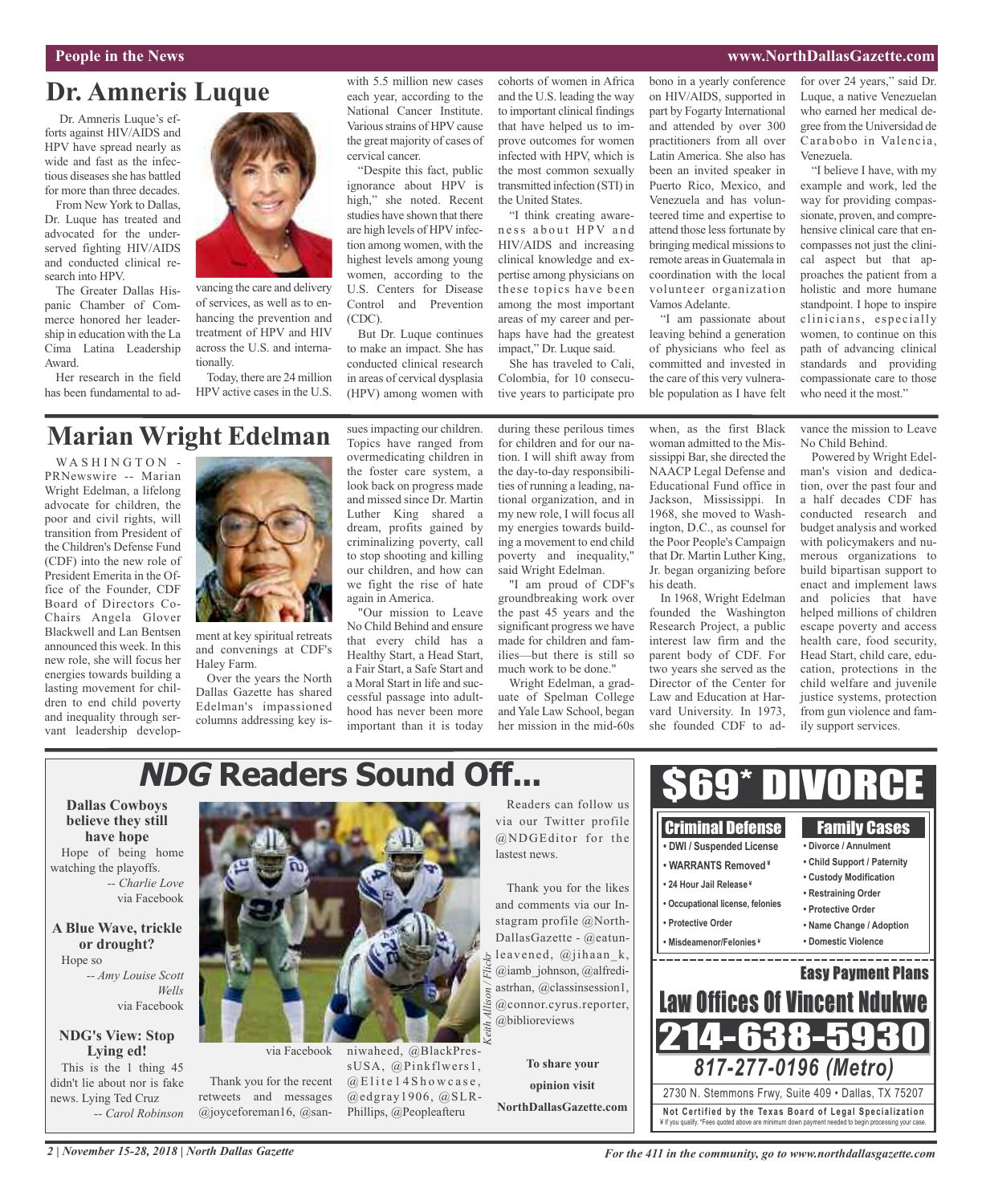#### **www.NorthDallasGazette.com Op-Ed**



Phone: 972-432-5219 - Fax: 972-509-9058

*"Do what you say you are going to do ... when you say you are going to do it."*

**Publisher's Office:** publisher@northdallasgazette.com

**Sales Department:** marketing@northdallasgazette.com 972-509-9049

**Editorial Department:** editor@northdallasgazette.com

### **Online:**

www.NorthDallasGazette.com www.twitter.com/NDGEditor www.facebook.com/NorthDallasGazette www.pinterest.com/NDallasGazette www.instagram.com/NorthDallasGazette

### STAFF

**Religious/ Marketing Editor** *Shirley Demus Tarpley ("Sister Tarpley") NDG* **Senior Columnist** *Ed Gray* **Columnist** *A.D. Jenkins* **Contributing Writers** *Tiffany Gilbert Jackie Hardy Rachel Hawkins Angela Loston Jacquinette Murphy Dwain Price Terri Schlichenmeyer Nicole Scott David Wilfong*

**Chairman Emeritus** *Jim Bochum 1933 – 2009*

**Published By** *Minority Opportunity News, Inc.*

> **Editor** *Ruth Ferguson*

**Web Master** *Todd Jones*

**Community Marketing** *Nadina Davis*

**Account Executive** *LaRoyce Jones*

> **Production** *David Wilfong*





*Gazette is a wholly owned subsidairy of Minority Opportunity News, Inc.*

*in July 1991, by Mr.Jim Bochum and Mr.Thurman R. Jones. North Dallas*



The midterm election results have been processed, and now I have had some time to evaluate the results. One take away from these elections was President Donald Trump's attack on the American free press, must end. The Trump Era remains, and uncivility is the norm. This Trump Era led by ruffians, or more precisely Trumpian is only here for a season. It is up to the pressto report the truth and stand up to those who distort it.

The Biblical scriptures say, "and this too shall pass," all acrossthe south from Florida where Andrew Gillum is

contesting the governor's race, Stacey Abrams in Georgia is contesting the governor's race, and in Mississippi where Mike Espy is in the Mississippi senatorial runoff. African-American Democrats are doing what black folks have done from centuries. Resist Oppression. This no doubt made President Trump angry.

The thought of black candidates beating Trumpian acolytes of his political idiocracy must have unnerved President Trump. In his postelection remarks, he seemed to unfurl frustration on minority reporters. The mere sight of minority reporters, specifically black women, put Trump in anger mode. In rapid succession, he directed his ire over black voters on black female reporters, Yamiche Alcindor from PBS; April Ryan from American

Urban Radio; and Abby Phillips from CNN. I suppose to make it look good as if it was not only women, he also attacked JimAcosta.

The routine shaming, degrading, humiliating and demonizing the free press comes with consequences. These consequences are as sharp as the pen. To negatively report news regarding President Trump is leaving yourself open to being verbally attacked by him or even possibly be attacked by the President's supporters. Even writing opinion piece columns can result in harm coming to the author.

The recently attempted threats directed toward our free press by Trump supporters are emblematic and symptomatic of the violent broadsides coming out of the White House. The era of anarchy that has descended

upon America is a result of the facts being treated as if they are no longer relevant in our political discourse.

In early November, the people spoke and did what President Trump asked him to do. He was on the ballot, and he lost. It is now up to us, the People to support a free press. The press has a legitimate Constitutional reason to report and question President Trump. After all, this isn't Trump Tower.

I am Ed Gray, and this is Straight Talk.

*Ed Gray, the host of The Commish Radio Show airing S a t u r d a y s 3 - 5 p . m . on FBRN.net, can be reached at eegray62@att.net. NDG was awarded NNPA's 2018 Robert S. Abbott Best Editorial for Gray's "Confederate Statues: The White Man's Burden" column.*

### **What a Democratic House must do**

In the next Congress that convenes in January it is my intention to seek the chairmanship of the Committee on Science, Space and Technology, a panel on which I now sit as its ranking member. Known as the 'committee of the future,' the Science Committee is crucial to a number of issues that affect our nation, chief among them is insuring that our country remains the world's principal scientific innovator, that we continue to promote prudent and effective STEM education solutions and that we respect and consider our country's esteemed scientific communities. In the last decade, if not

longer, the overwhelming majority of America's highly regarded scientists have warned the executive branch and the Congress about the dangers that we face as a nation if we do not

address the issue of a changing climate. The Republican majority in the House has ignored the opinions of these scientists while our climate has worsened, with unthinkable weather events, including raging fires, coastal erosion and deadly hurricanes.

Over the years I have read and studied the research presented by distinguished members of our science communities in North Texas and throughout the country. The Congress and the executive branch must begin to listen to these men and women who have devoted their lives to academia, and who have pleaded with us to take action before it is too late. We must begin to work with them to confront the daunting challenges that we face.

I am willing and able to work with members of the Democratic Majority in the House and our Republican colleagues to create sensible

legislation and policies that will address the issue of fossil fuels that experts say is contributing to a warming climate. It is neither a Democratic issue nor a Republican issue. It is an American issue.

We cannot afford to be silent in the face of a United Nations science report which recently concluded that placing a price on carbon dioxide emissions, a leading cause of adverse changes in the world's climate, was crucial to curbing the impact that a warming climate has on communities, countries, agriculture and people.

The report stated that the number of poor people in the world will increase because of increased food shortages, that there will be more wildfires like those in California, additional storms like those that devastated South Texas and that we will witness the death of the world's coral reefs within the next twenty-five years if businessleaders and governments do not move quickly to address climate change.

Even 40 years of research by a professor who was recently awarded the Nobel Prize for science has failed to get the Congress to act. "We are actually going backwards in the United States with disastrous polices," said Professor William D. Nordhaus, an economist at Yale University who was awarded the 2018 Nobel Prize for Economic Sciences. "We are gambling with the future of our planet," he said.

Now, with a Democratic majority in the House and with a Science Committee chaired by someone who actually believes is science, I know that we can do something about our changing climate. In the last election the American people gave the Democratic Party a mandate to act, and act we must!

**Dallas City Council District 4 Carolyn King Arnold**



**NDG endorsement for the runoff election in Dallas City Council, Place 4**

By Congresswoman Eddie Bernice Johnson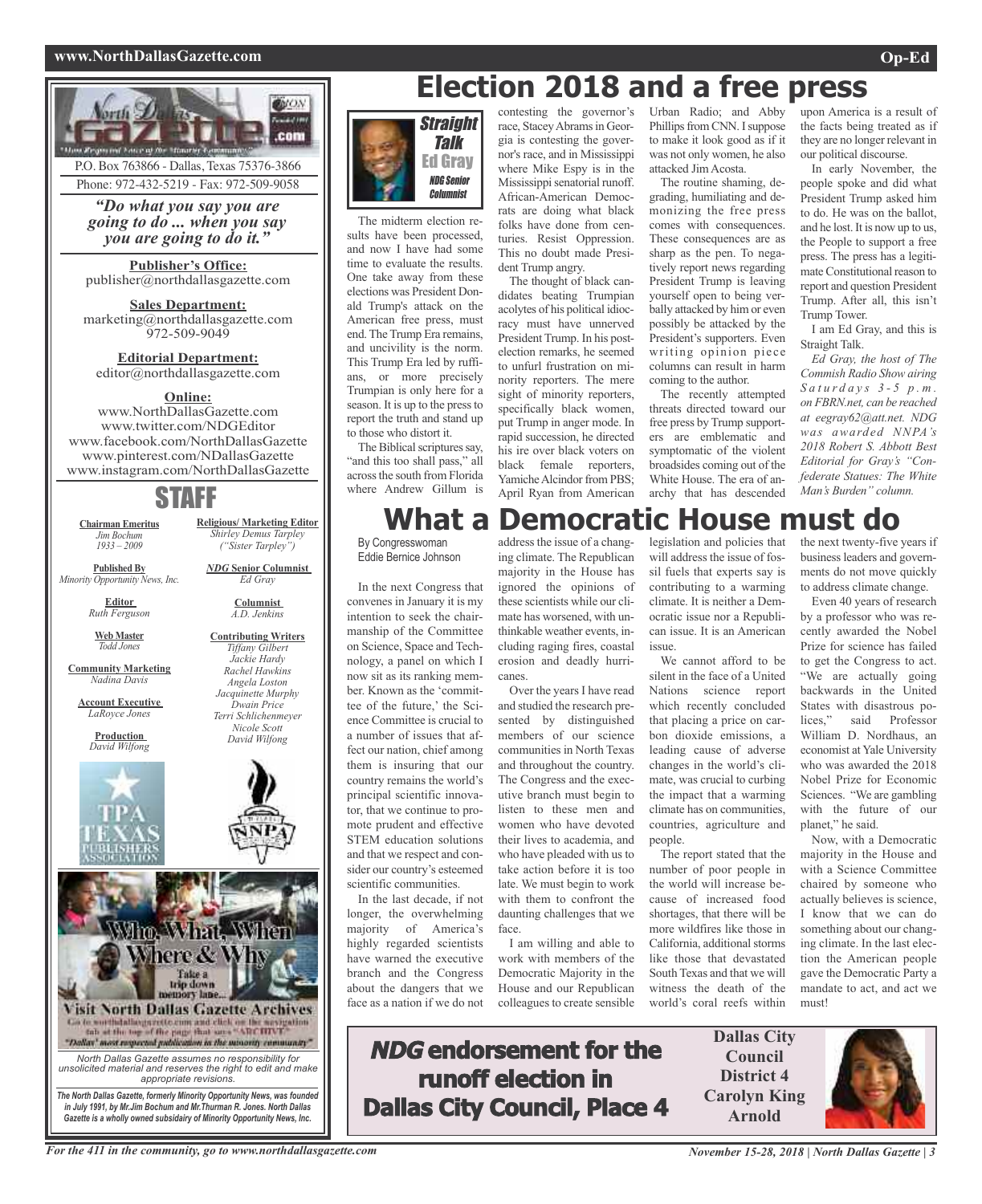nant women.

### **Zeta chapter puts focus on Prematurity Awareness Month**

November is Prematurity Awareness Month. Unfortunately, that does not mean that NFL players will be trading their pink game apparel for purple counterparts to spotlight that one in ten babies are born prematurely.

The problem of premature birth has been with us since at least Biblical times. But during the last 30 years, the rate has increased dramatically, and no one knows why. Specifically, babies born to black women in the US are more than  $11/2$ times as likely to be born too early compared to babies born to white women. In 2011 in the US, the preterm birth rate for black infants was 16.8 percent, compared to the national average of 11.7 percent.

The overall grade for the United States is a disappointing Cand the grade in Texas is a sub-par D, which



means we have a shockingly high preterm birth rate in this country and it is worst in Texas. More than 380,000 babies are born prematurely each year. Despite our cutting-edge technology and a wealth of medical resources, the U.S. preterm birth rate is higher than most developed countries.

In response to the significant rise in premature births, Zeta Phi Beta Sorority chapters across the country are planning to hold prematurity awareness events on during the month of November 2018. Zeta members in more than 850 communities across America charges in the United States

will conduct prematurity awareness activities in houses of worship and congregations. Worshipers will learn more about the infant health crisis that nearly half a million families cope with each year. This year marks the 16th consecutive year of Zeta's participation by leading this nationwide grassroots campaign.

The March of Dimes is leading a World Prematurity Day observance on Saturday, November 17, 2018. Prematurity affects one out of ten babies born in the U.S. today—a rate that has increased 29 percent since 1981. The numbers are even more alarming for African-American babies who have a one-in-six chance of being born too soon.

In addition to the emotional toll, there is a tangible cost to premature birth as well. Average hospital for the most severe cases of prematurity were nearly 60 times higher than the charges

for newborn stays without complications. Prematurity is the leading cause of death for newborns (in the first month of life) and many of the babies who survive leave the hospital with lifelong health conditions or developmental disabili-

ties that will place an additional financial burden on the family.

The March of Dimes (MOD) officially launched their Prematurity Campaign on January 30, 2003. During a planning meeting at MOD's national headquarters in White Plains, New York with Zeta's newly elected International President Barbara C. Moore and her appointed National MOD Leadership Team, the Prematurity Campaign was formally introduced by

MOD Foundation President Dr. Jennifer L. Howse.

After some discussion of the Campaign's mission and goals and how the Sorority could get involved with helping to raise public awareness of the problems of prematurity, the late former President Barbara Moore suggested the initial concept of Zeta chapters and auxiliaries conducting a grassroots awareness campaign in member's houses of worship—a demographic that is not typically approached or included.

Zeta Phi Beta Sorority Inc. and the March of Dimes has been in partnership for over 45 years. "Since 1972, have placed great value on our partnership with March of Dimes beginning with their support of our Stork's Nest incentive-based program that offers prenatal health education to low-income preg-

"What are you looking forward to eating on Thanksgiving? Whether it's turkey, stuffing or dessert, be mind-

In Dallas Texas, Zeta Phi Beta Sorority Inc., Kappa Zeta Chapter is a Stork's Nest host chapter that provides. Storks Nest aims to increase the number of women receiving early and regular prenatal care in an effort to prevent cases of low birth-weight, premature births, and infant deaths. The program is designed to promote prenatal care participation and encourage healthy behaviors during pregnancy through two components-incentives and education. The program encourages participating in prenatal education classes, stopping at-risk behaviors such as smoking cigarettes and consuming alcoholic beverages, reducing stress, etc.

Donations to support the Kappa Zeta's Storks Nest can be made at http://sncfd.org.

## **Ten diabetes-friendly tips for your Thanksgiving feast**

**CASH TODAY!!!** 

Fair Price Offer For Oil and/or Gas Royalty Small "NET" Revenue Interest

**No Matter How Small** 

Fax Information To: 972-509-9058 Call:

972-432-5219 (Leave Message)

Friall: inquiries1909@gmail.com

Who doesn't look forward to the fall holiday devoted to feasting with family and friends? Thanksgiving is all about celebrating, with food taking center stage as we heap our plates with savory cornbread dressing, sweet potato casserole and pumpkin pie. Most of us fret about putting on an extra pound or two from overindulging on Turkey Day. But for individuals with diabetes, Thanksgiving can pose more serious health challenges.

Dietitians at Parkland Health & Hospital System say that enjoying Thanksgiving can seem overwhelming when you're concerned about spiking A1C levels. So they developed 10 simple tips to help their patients and anyone with diabetes enjoy the day, worryfree.

"It'simportant to come up with a plan to avoid overindulging on Thanksgiving," said Marisa Aguillon, RD, a certified diabetes educator with Parkland's Global Diabetes Program.



"If you have a plan you will make better choices. Ask yourself a few questions to help you get started."

**Tip 1:** Set yourself up for success. Where do you plan to have Thanksgiving? If you are hosting the party, ask family and friends to bring their favorite vegetable and a side of their choice. If you are a guest take your favorite diabetesfriendly vegetable side dish. "This can help you to fill half your plate with delicious and nutritious vegetables," Aguillon said.

**Tip 2:** Timing is everything. Knowing when the main meal will be served can help you avoid missing meals and medication.

**Tip 3:** Be prepared. Take

your medication, your glucometer and glucose tablets with you if you will be traveling. Set an alarm to help you stay on schedule. You may need to check your blood sugar more frequently than usual if your sleep, mealtimes and activity level are off-schedule **Tip 4:** Choose wisely. *rawpixel / Unsplash*

ful of portion size. Use the

'plate method' to fill half of your plate with vegetables, a quarter of the plate with lean

#### See TIPS, Page 6



4 | November 15-28, 2018 | North Dallas Gazette com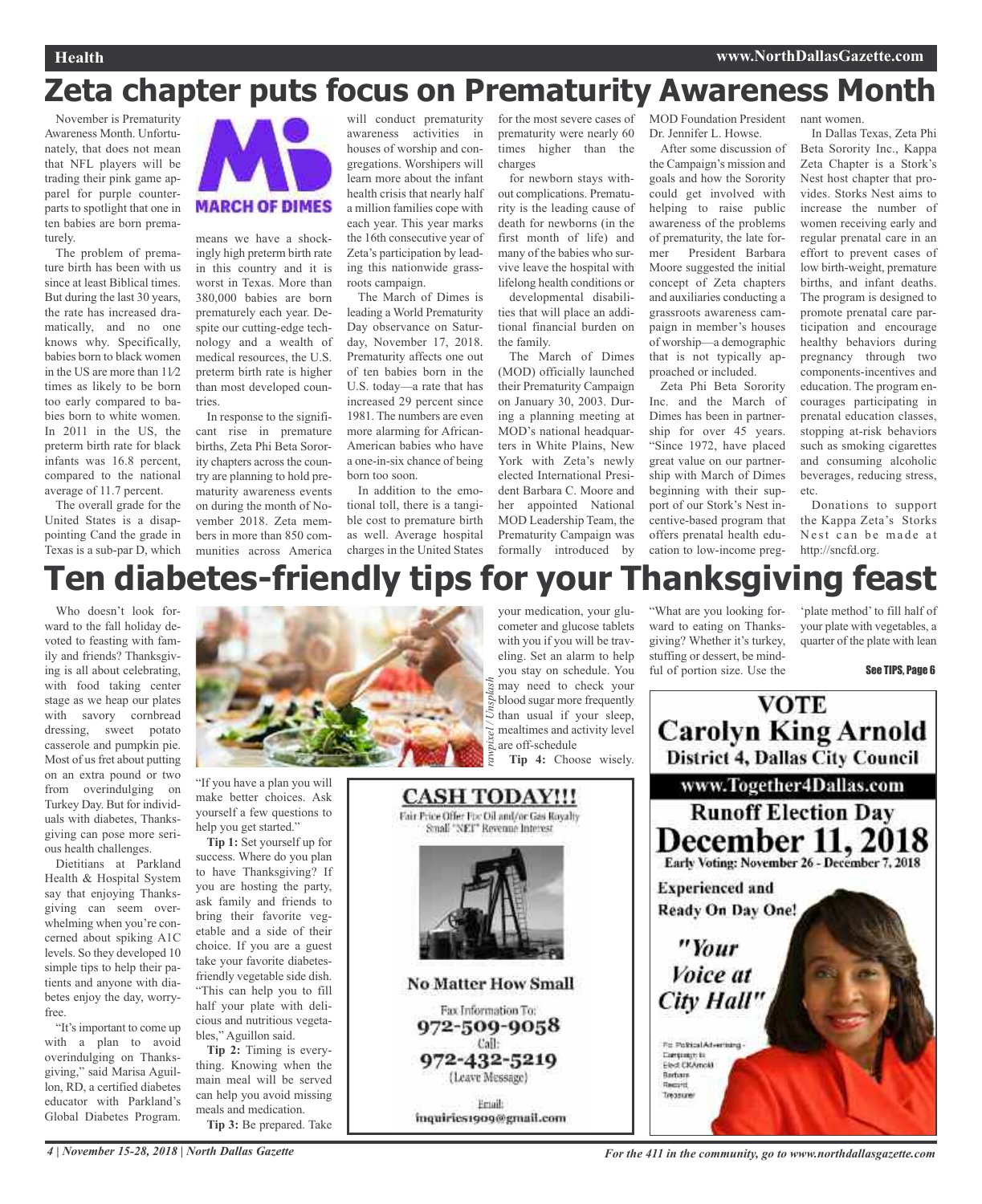### **Rep. Johnson withdraws from Speaker race; supports Bonne**

Texas State Representative Eric Johnson released a statement indicating his immediate withdrawal from the race to become Speaker of the Texas House of Representatives. According to the Texas Tribune reports, Rep. Dennis Bonnen, Republican from Arlington appears to be the frontrunner for to replace

Rep. Joe Strauss as Speaker in January. This comes on the heels of four Republicans withdrawing from the race over the last couple of days.

"I am officially withdrawing my name from consideration for Speaker of the Texas House, effective immediately, and have released those House members who

had pledged to me to support the Texas House Speaker candidate of their choice. I have decided to support Representative Dennis Bonnen in his effort to become the next Speaker of the Texas House, and I look forward to quickly transitioning from campaigning for Speaker to the business of representing

District 100 in the upcoming legislative session," stated Rep. Johnson.

The Democrats did do well in the midterm elections last week, gaining 12 seats. They remain hopeful this will allow them to have more of a voice in the 2019 Legislation Session because while the GOP retains a clear majority, they have seen their commanding lead reduced to an 83 to 67 margin.

Locally, Terry Meza in Irving was one of the Democrats able to overcome the Republican incumbent Rodney Anderson. Also, Julie Johnson defeated Matt Rinaldi to serve the residents in naidi to serve the residents in *Texas Rep. Eric Johnso*<br>District 115. *via Facebook* 



*via Facebook*

### **Dallas Summer Musicals Gala raised more than \$500,000 for arts, education and community programs**

An Evening with the Best of Broadway illuminated the historic Music Hall at Fair Park on Nov. 3 as Dallas leaders, philanthropists, and lovers of the arts came

together to support the magic of musical theatre at the 2018 Dallas Summer Musicals (DSM) Gala. Hosted by one of Broadway and television's favorite

personalities, Jane Lynch, and featuring the vocal talents of four extraordinary artists, Matthew Morrison, Shoshana Bean, Joshua Henry, and Loren Allred,

An Evening with the Best of Broadway raised more than \$500,000. These monies will support the growing nonprofit's mission to bring the very best

of Broadway to North Texas, as well as DSM's education and community programs, such as the DSM High School Musical Theatre Awards (DSM

HSMTA), Seats for Vets, Seats for Kids, Kid's Club, Hear Us Now and the DSM Community Performance.

See GALA, Page 10

### **Consider Operation Kindness during holiday season**

What's better than giving a gift from the heart that also does good? This holiday season, Operation Kindness – North Texas' original and largest no-kill animal shelter – presents its end of year

holiday campaign "Stock Our Hospital" highlighting gift giving opportunities in their 2018 Kindness Katalog. This year's Kindness Katalog focuses on the medical services at Operation

Kindness. The goal of the "Stock Our Hospital" campaign, is to help stock Operation Kindness'hospital and replenish the medicine and medical supplies used in caring for more than 5,000

animals each year. Sam PackAuto Group's Five Star Subaru of Grapevine will help in this effort by donating \$100 for every car sold from Dec. 1-31.

Operation Kindness is

one of the only shelters in Texas that willingly takes animals that are in need of costly lifesaving services or medical attention. Operation Kindness is the only shelter in Texas that routinely offers

its animals life-saving advanced surgeries such as open-heart and hip dysplasia. Operation Kindness' annual medical budget is \$1.2

See KIND, Page 11



**SAVE DALLAS!** Will help eliminate pet overpopulation through subsidized spay/neuter services, while empowering communities to care responsibly for dogs and cats As the Largest provider in North Texas, we are the Spay/Neuter Specialists We seek to serve Pet Owners who are low-income **SPAY/NEUTER, VACCINATE & MICROCHIP** Dogs and Cats in the Southern Sector of Dallas **For FREE Schedule Surgery** online at spayneuternet.org

ÖR by calling 972-472-3500 walk-in clinic located at: 2223 S Buckner Blvd #203, Dallas, TX 75227



**AREAS SERVED:** 75116, 75134, 75203, 75207, 75208, 75210, 75211, 75212, 75215, 75216, 75217, 75223, 75224, 75226, 75227, 75228, 75232, 75233, 75236, 75237, 75241, 75249, 75253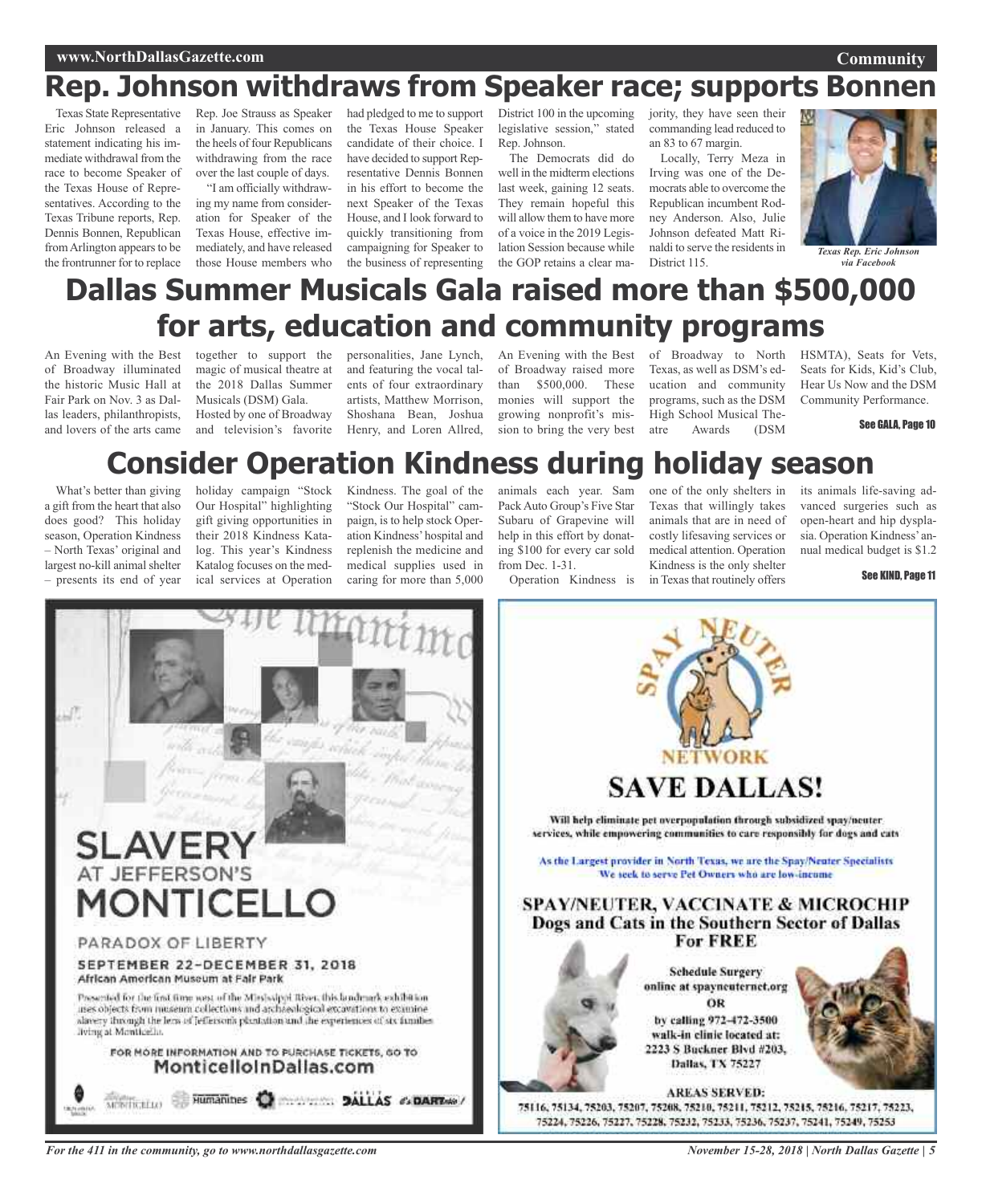## **Teamwork, whole-child approach boost George W. Truett**

Dallas ISD's George W. Truett Elementary is one of 13 campuses to get off the Improvement Required list, which is based on ratings from the state. There are several reasons Truett is a school where great things are happening.

One factor has been retaining much of the administration and staff the past several years, which has allowed them to focus on developing sustainable systems for helping to ensure student achievement.

"Our staff has a commitment to build a collabora-

### **Collin College hosts student open art exhibition**

THE ARTS gallery will host Collin College Student Open Exhibition, featuring student artwork from classes in the Collin College Fine Arts Division, from Dec. 5, 2018 through Jan. 9, 2019.

Featured works of art will be presented in diverse media, including 2- D design, 3-D design, ceramics, communication design, digital arts, drawing, figure drawing, jewelry/art metals, painting, paper making/bookbinding, photography, printmaking, sculpture and watercolor.

A reception is planned for Thursday, Dec. 6 from 4-7 p.m. The gallery and reception are free and open to the public.

THE ARTS gallery is located on Collin College's Plano Campus, Room A175, 2800 E. Spring Creek Pkwy. Regular gallery hours are: 9 a.m.-8 p.m., Monday-Thursday; 9 a.m.-3 p.m., Friday-Saturday. For more information about this or other exhibitions, contact Gallery Director Julie Shipp at 972.516.5070 or jshipp@collin.edu . THE ARTS gallery webpage is www.collin.edu/THEART Sgallery.



tive community that focuses on research-based strategies to ensure the success of all students," said Principal Terre Evans. "Through this collaboration, our school was able to focus on data

analysis and instructional strategies to increase our overall student achievement."

But the success isn't due solely to research and data, however. Implementing So-

cial and Emotional Learning strategies allows staff to connect and build relationships with students and families. As a result, the collaboration has built a stronger school community.

*Dallas ISD* Further, there are other ways students fall in love with learning.

"We offer a variety of extracurricular activities that keep all students engaged," Evans said. "We have afterschool clubs such as cheerleading, chess, basketball and soccer teams, debate team, Destination Imagination, Little Kids Rock, art club and many others."

That approach means the campus can address the whole child's needs on campus. That includes donated uniforms for students who need them; Brighter Bites, which provides nutrition and education for entire families; fresh fruit and vegetables on Mondays, Wednesdays and Fridays; and hot meals provided every day after school before club meetings and tutoring.

"Our teachers and staff are a cohesive group that collaborate to promote and support students' academics, language and engage-

ment," Evans said. "The school has dedicated professionals who have a 'can do' and 'will do' attitude that will go the extra mile to foster a positive learning environment."

Another factor is brining in parents to be a major part of the process. That includes, but is not limited to, a monthly coffee/breakfast with Evans to listen to the concerns of parents, provide clarification or explain school systems. Parents also visit the school during monthly PTA meetings, which include student performances.

### **Early College Start offers Irving students a solid first step toward a college degree**

By: Rachel Hawkins *NDG* Staff Writer

Higher education is something most students seeking a brighter future strive for, with their parents' desire to see their child succeed. Yet as many colleges and universities continue to raise the price of tuition, too often many of these students are unable to attend the college or university of their choice. They are forced to seek other opportunities.

But luckily, Irving Independent School District (Irving ISD) is trying to change this.

Irving's Early College Start program allows students to earn up to 60 college credits to obtain their associate's degree while attending high school. The program was piloted at Irving High School and Singley Academy in the fall of 2016 and later rolled out to all four Irving high schools. These students are enrolled in dual-credit classes which will apply to their college studies at no cost to the students or their families. The free tuition comes from The Dallas County Promise, a partnership between school districts, colleges, universities, and communities. It is designed to increase college completion rates in Dallas County. The program is open to high

See EARLY, Page 16



school seniors regardless of *Steve Lomeli, <sup>a</sup> senior <sup>a</sup> Singley Academy earns his associate's degree through the College Early Start Program and The Dallas County Promise. (Image: Irving ISD)*

#### protein and the other quarter recommendations: **TIPS,** continued from Page <sup>4</sup>

with starches,"Aguillon recommended.

**Tip 5:** Don't skip meals. It is important to eat three meals a day, approximately four to five hours in between. "Eat a balanced breakfast and a nutritious lunch if the main meal is served in the late afternoon or evening," Aguillon advised.

Dietitian Sharon Cox, RD, who teaches diabetes education classes weekly at Parkland's Bluitt-Flowers Health Center, reminds her patients to stick with basic healthy eating strategies they've learned during their group sessions. Among her

**Tip 6:** Make trade-offs. "Cut back on servings of carbohydrates like mashed potatoes and bread during the meal so you can indulge in a small slice of your favorite pie or dessert," Cox said.

**Tip 7:** Say no to no-no's. "Resist the urge to munch on high-fat, high-carbohydrate appetizers before the holiday meal. Snack on raw vegetables with hummus or low-fat dip before the meal and drink plenty of water instead of sugary drinks or sodas," she said.

**Tip 8:** Take a hike. Or a walk or bike ride. "Exercise is extremely important for

helping to control blood sugar, reduce stress and regulate sleep, especially for those with diabetes," Cox said. "So don't forget to plan for at least 30 minutes of activity on Thanksgiving to help you feel your best."

According to clinical dietitian Maggy Doherty, RD, who educates Parkland inpatients with diabetes, temptation may not end after the Thanksgiving table is cleared.

**Tip 9:** Limit the leftovers. Doherty suggests that if you're the guest, only take home low-sugar, low-fat leftovers. "That way you can avoid temptations of over-eating and breaking your healthy nutrition routine after the holiday ends.

For example, take home the turkey breast (without skin), salad (without dressing), whole grain sides and veggies while avoiding to-go boxes of the pecan pie, stuffing and creamy casseroles," she said. If you host the feast, encourage family and friends to take the tempting sweets and high-fat side dishes home with them.

**Tip 10:** Get back on track. "If you overeat on Thanksgiving (like most of us), start the following day with a healthy breakfast and good workout," Doherty said.

"Remember, your plan will not be perfect and that is fine," Aguillon added. "Enjoy, relax and talk to your providers to help you

improve your plan for the next holiday."

"Enjoy the food, but also make sure you enjoy the reason for the holiday – family and friends," Cox said.

The Healthy Living with Diabetes Education Program at Parkland is recognized by the American Diabetes Association. To learn more about Parkland's Global Diabetes Program, visit www.parklandhospital.com or call 214-590- 7219. For more diabetesfriendly recipes and information about preventing and managing diabetes, visit Parkland's new informational website, www.ParklandDiabetes.com.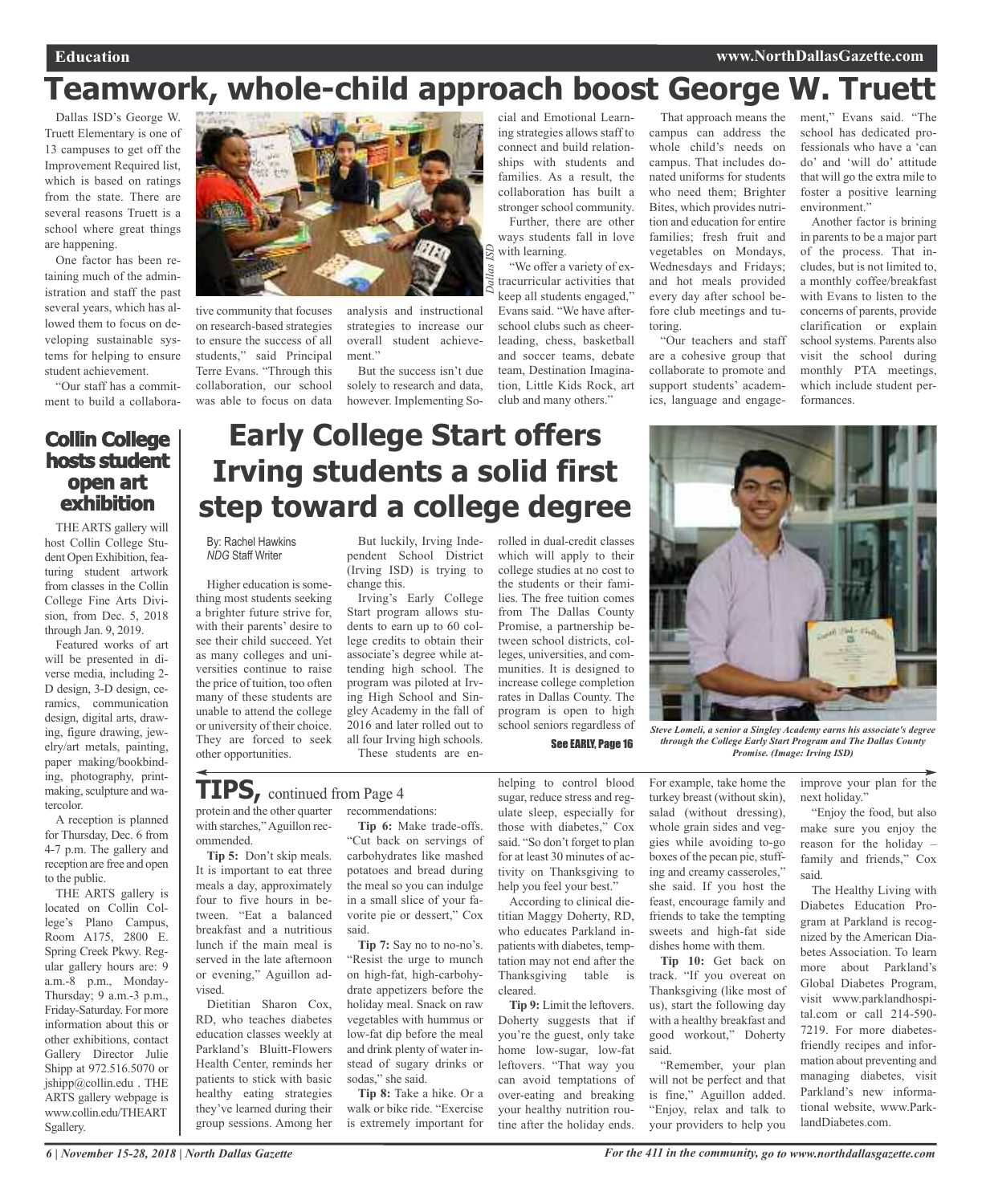### **www.NorthDallasGazette.com Irving** / **Plano** / **Carrollton**

### Residents invited to 'dive into' remodeled aquatic centers

The rainy, crisp days of fall are here, and there is never been a better time to visit Irving's indoor aquatic centers.

Since 2017, the City of Irving has worked to improve the indoor facilities, with the goal of delivering an inviting, visitor-friendly experience to the popular attractions. The community facilities have long provided fitness and social destinations for Irving's residents and visitors. With

the renovations now in place, the amenities will continue to serve and enrich the lives of the Irving community.

**Heritage Aquatic Center** In 2018, the City of Irving renovated the Heritage Aquatic Center, 200 S. Jefferson St. Opens a NewWindow. The \$650,000 project included resurfacing the 120,000-gallon pool, as well as the large spa and current

### **FAITH**, continued from Page 1

call to ministry that I did not normally feel that strongly."

So at the end of the spring of 1997, he pressed the pause button on his natural career to heed God's call. He officially became a full-time minister and was commissioned to serve with the pastor. He also met and soon married his wife of now 20 years, Daniele.

Apostle Murray spent more than 15 years traveling and learning alongside the founding apostle.

"He saw something in me



showed me the way. At the end of 2011 following the passing of the elder Apostle, he picked up the reigns of the mega-ministry at only 34 years of age with all he learned in mind.

Apostle Murray believes the key to balancing a thriving ministry with his home

Anew climate control unit was installed to provide cooling and dehumidification for the air, as well as heat for the pool and spa. The center also received a new lighting package with ceiling lights and underwater lighting.

For more information call (972) 721-7310.

**North Lake Natatorium** In 2017, North Lake Natatorium reopened after a \$7 million remodeling project

life is an understanding family. He and his wife, Lady Daniele have one son, Hadyn.

"Marrying Herman has truly made me a different person," she shared. "I have grown a great deal. Ministry was most important for him, so that was the very first lesson I ever learned from him. It turns out it was the best lesson he could have ever taught me because now my relationship with God is the one thing I'm not able to live without" she said. "Now, I get to serve God's people, speak into the lives of God's people and

that involved the City of Irving, Irving Independent School District and North Lake College. Among the updates were a new roof to replace the facility's pressurized air roof, a climate control unit, changing rooms, and electrical and lighting upgrades.

The North Lake Natatorium is at 5001 N. MacArthur Blvd. For more information call (972) 756-0860.

seek His counsel to help my husband serve in His Kingdom."

For the last five years, she has been traveling and sharing the gospel alongside her husband and is proud of his journey of perseverance, a quality she admires.

"He does everything to the best of his ability," Lady Daniele shared. "Since we've been married, he's been the kind of man of God that when he says he's going to do it. he does it with his whole heart"

Most recently, he persevered and finished the educa-



*Recently remodeled indoorswimming centers offerIrving residents the ability to hit the water year-round. (Photo: City ofIrving)*

tional journey he started 20 years ago. He returned to Southern Methodist University and obtained his Bachelor of Arts degree in Political Science in May 2018.

For two years, as he was preaching weekly, leading the ministry, pastoring two churches, counseling members, and spending time with his family, he also was taking six classes on campus per semester.

He recalled spending many nights counseling members and then pulling out his laptop to write a paper until about 4 a.m. Then he would

go home only to change clothes and attend class

"I was determined to do it for the young people and to be an example for my son, Hayden,"Apostle Murray explained. "I wanted them to know what it means to finish and to know that they have the capacity to be successful in this life."

He hopes that when others think that it can't be done, they can look at his life and commitment to finish. It will help them to see it has been proven. Therefore, it can be done.



Y0073 WCM IS881E FINALS M CMS Accepted 08272018

NA9WCA#1Y22636E 0000 o WelCare 2018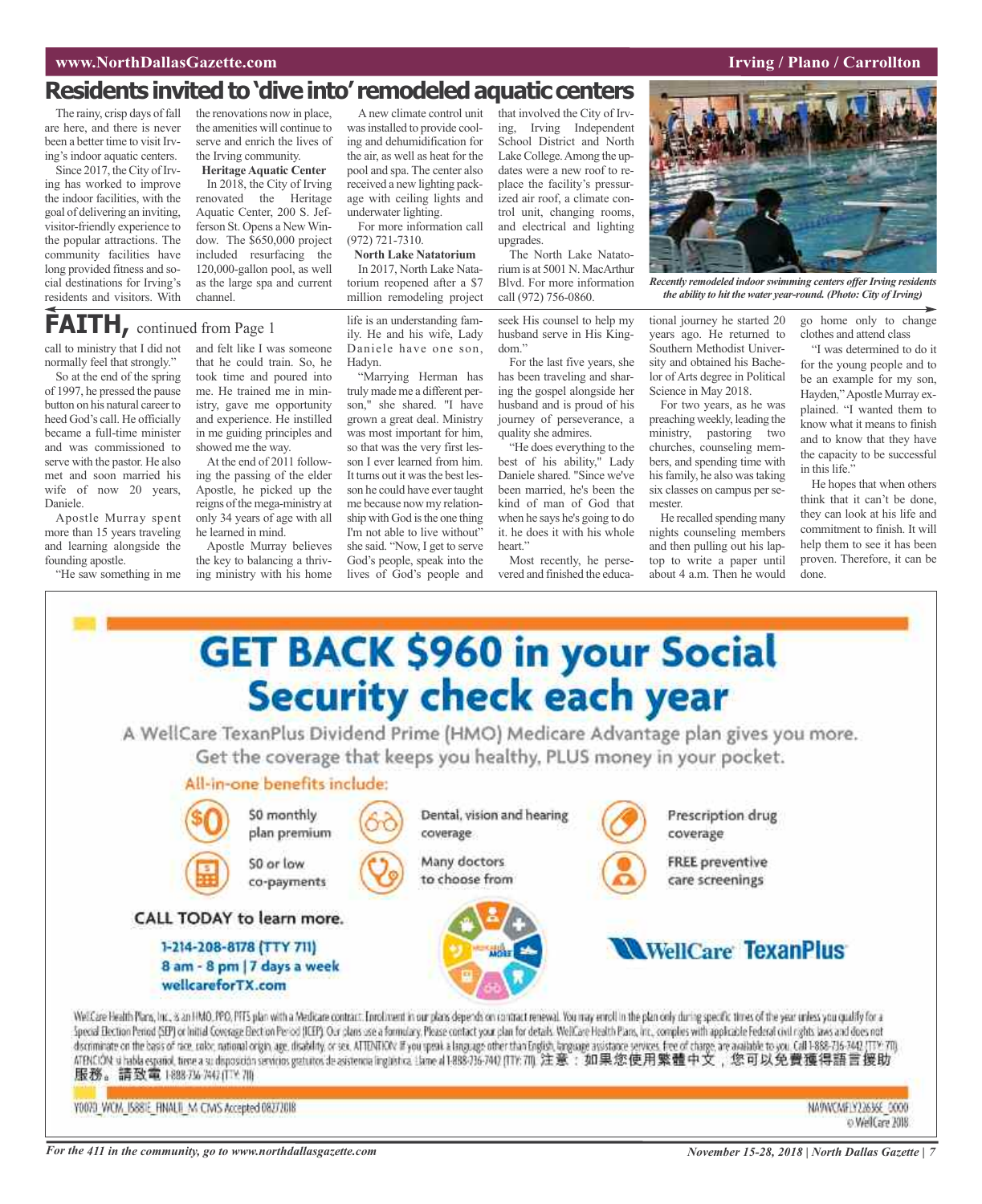### **City Briefs**

#### **Arlington**

**Dallas Cowboys Rally Day** will take place on Nov. 28 starting at 10 a.m. at AT&T Stadium, in Arlington. Celebrate Dallas Cowboys football past and present at AT&T Stadium on home game weekends. Rally Day tickets include a self-guided tour of the stadium; appearances by Cowboy alumni, Dallas Cowboys Cheerleaders, and mascot Rowdy; plus onfield activities for kids and the whole family. Tickets start at \$25 at www.attstadium.com/RallyDays.

**Enchant: A World of Christmas WonderAwaits** will open on Nov. 23 to Dec. 30 at various times at Globe Life Park, in Arlington. Back by popular demand, Enchant Christmas will once again illuminate North Texas skies with its World's Largest Christmas Light Maze & Market. Last year, more than 250,000

people unwrapped a new holiday tradition at the most scenic wonderland in Texas. This year, the family tradition will move inside Arlington's Globe Life Park, with a new heart-warming theme, an updated adventure in the light maze, and a larger, dazzling Artisans' Market. To book an Enchant package visit their website.

#### **Dallas**

**The Boho Market** will be held on Nov. 24, from 10 a.m. to 5 p.m. at the Dallas Farmers Market, in Dallas. The Boho Market is a unique event where you can shop the best makers and small businesses alongside Dallas Farmers Market farmers and vendors. This is a free event where the family and pets are encouraged to join.

**Holiday Tea at the Adolphus** will be held on Nov. 23, from 11:30 a.m. to 2



p.m. at The French Room in the Adolphus Hotel, in Dallas. Sip tea and enjoy little sandwiches, scones and pastries at a holiday-themed afternoon tea party in the French Room, served Wednesday through Sunday from Nov. 23 to Dec. 30. The full three-course menu is available for \$59 per person. Call 214-651-3615 for reservations.

#### **Frisco**

**Harlem Globetrotters** will take to the court on Nov. 23 at 2 p.m. and 7 p.m. at Dr. Pepper Arena, in Frisco. The original Harlem Globetrotters are on the road for their action-packed

tour. A star-studded roster will have fans on the edge of their seats to witness the ball-handling wizardry, basketball artistry and one-ofa-kind family entertainment that thrills fans of all ages. Join Globetrotter stars after the game where they will stay for an autograph, photograph and high five

sessions for fans (subject to availability). For more information and tickets visit https://www.harlemglobetrotters.com/.

#### **Christmas Spectacular** will premier on Nov. 23 until Dec. 22, Friday and Saturday at 6 p.m. at the Tostitos Championship Plaza at The Star, in Frisco. Celebrate the season at Dallas Cowboys headquarters in Frisco with a holiday show starring the Dallas Cowboys Cheerleaders, Dallas Cowboys Rhythm and Blue Dancers and Drumline, appearances by

Santa and more. Presented by Albertsons and Tom Thumb admission and parking will be free. On Nov. 23, watch as the 52-foot Christmas tree on the plaza lights up to kick off holiday festivities at The Star.

### **Garland**

**Christmas On The Square** will be held on Nov. 29, from 5:30 p.m. to 8:30 p.m. at 520 W State St., in Garland. The 2018 Christmas on the Square Tree Lighting Ceremony kicks off Christmas on the Square with school carolers, hot chocolate, and the lighting of the official Christmas Tree on Thursday, Nov. 29. The ceremony starts at 5:30 p.m. So come early and carpool! The City of Garland strives to bring families together by spreading the joy of the holiday season. For more information visit www.visitgarlandtx.com/ev ents/2018/christmas-on-thesquare.

**www.NorthDallasGazette.com**

### **Irving**

**The Nutcracker, Momentum Dance Company** will open on Nov. 23 and run until Nov. 25 at various times at Carpenter Hall, in Irving Arts Center, in Irving. Momentum Dance Company presents its annual Holiday favorite, "The Nutcracker" to finish out their 14th season. Along with the "Sugar Plum Fairy" Reception, Momentum brings an exciting start to Thanksgiving Weekend and the best time of the year. Returning guests, Emily Dixon Alba, as the Sugar Plum Fairy, and Chris Edwards as Drosselmeyer, will be joined by Shea Johnson as the Cavalier. With a fresh eye given to Artistic Director Jacquelyn Ralls Forcher's choreography each season, this clas-

#### See BRIEFS, Page 15



*8 | November 15-28, 2018 | North Dallas Gazette*

*For the 411 in the community, go to www.northdallasgazette.com*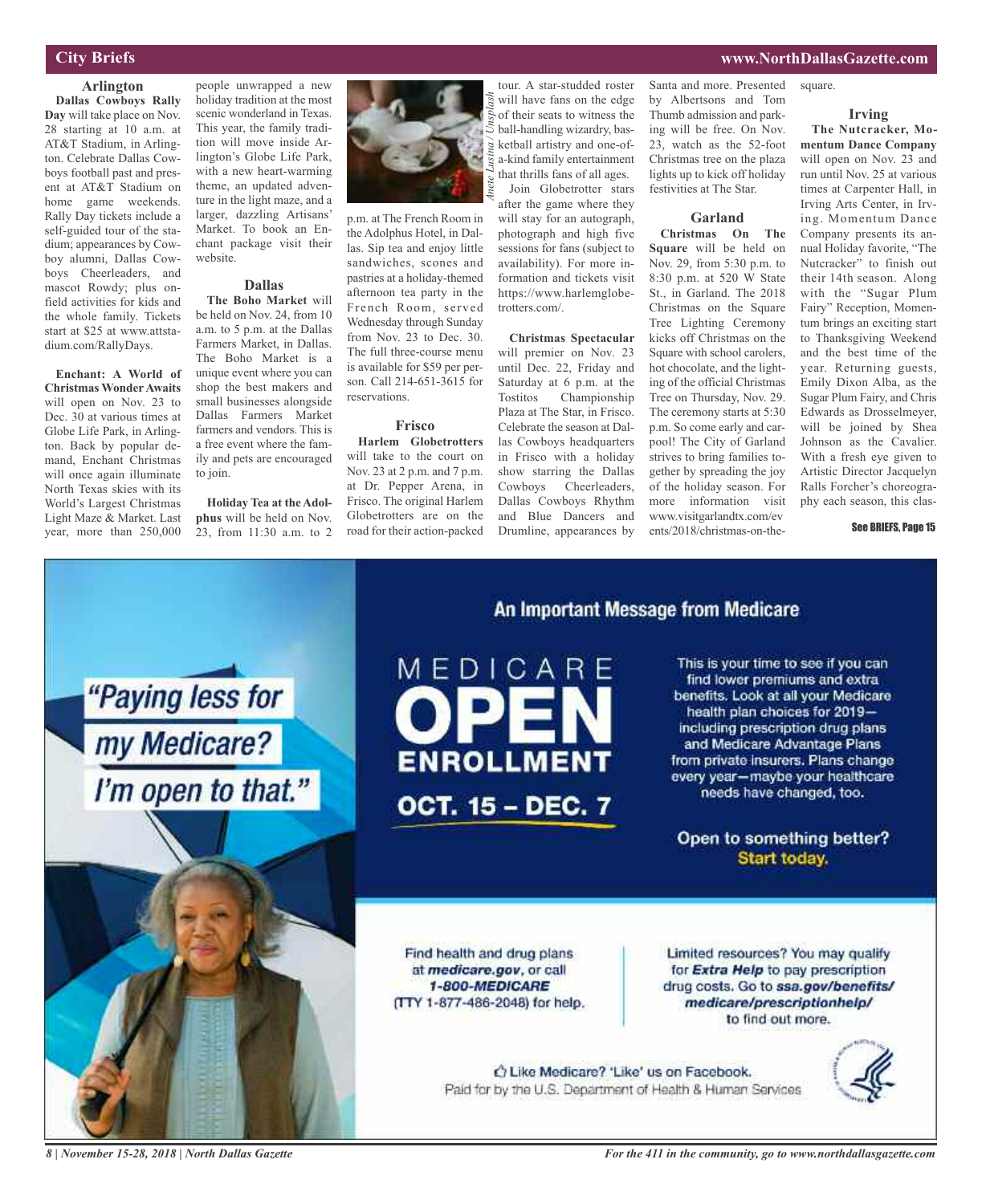# **Dallas Cowboys rekindle the hope of fans**

By Dwain Price *NDG* Sports

FRISCO – For a change, the Dallas Cowboys did what nobody outside of their locker room thought they could do.

They went to Philadelphia and upset the defending Super Bowl champion Eagles.

Quarterback Dak Prescott threw for one touchdown and ran for another one, and running back Ezekiel Elliott rushed for a touchdown and also caught a touchdown pass as the Cowboys stunned the Eagles, 27-20, and climbed right back in the thick of the NFC race.

In winning their first road game of the season, the Cowboys improved to 4-5 and are just two games behind the Washington Redskins (6-3) in the race for supremacy in the NFC East. The Cowboys got back in the race by piling up 410 yards against the Eagles and holding them to just 71 yards rushing.

"Obviously that's a good team we played out there, they're the defending Super Bowl champions in their home stadium, a great atmosphere," Prescott said.



*Jaylon Smith continued to show improvement coming off a serious injury and had a strong performance against the Eagles. (Photo: Keith Allison / Flickr)*

forward."

time expired.

"We were just at them the whole time. We're not going to stop. Regardless of the record, we're moving

Elliott, who rushed 19 times for 151 yards in picking up his 16th career 100 yard rushing day, scored the go-ahead touchdown from a yard out with 3:19 remaining in the game. The Cowboys then had to hold off a furious rally by the Eagles, who reached as far as the Dallas 10-yard line before

"We scored, they responded, we scored, they responded. you saw, we were throwing punches and we were coming out fighting.

"Our defense went out there and was able to stop them when we needed to get this win."

The Cowboys opened up the playbook against the Eagles, got very creative on offense, and even uncharacteristically went for it on fourth down. They also successfully executed a fake punt on a 4-and-2 play and got the first down when they picked up three yards. "Our backs were against

the wall," Prescott said. "With the team we have, as

"It was absolutely mandatory that we went out and got this win," Elliott said. "We wanted to keep our hopes up for winning this division and making the playoffs."

Rookie linebacker Leighton Vander Esch played an incredible game for the Cowboys, finishing with 13 solo tackles, and one huge tackle for a loss on a fourth down play. He also registered his first career interception and wound up being named the NFC Defensive Player of the Week.

The win over the Eagles snapped a two-game losing streak for the Cowboys, who know they still have major home games remaining against the Eagles and Redskins this season. For now, the Cowboys will try and string together a winning streak for the first time this season when they play in Atlanta on Sunday at noon.

"There's no room for taking a step back, there's no room for error at this point," cornerback Byron Jones said. "The goal is to just build on top of the win last week and keep it going.

"We've got to win now and we've got to win big."

Of course, beating the Falcons will be a daunting task for the Cowboys, who were embarrassed in Atlanta by the Falcons last season, losing 27-7 in a game Prescott was sacked a career-high eight times.

"I don't think we've won consecutive games this year, so it's going to be big for us," guard Zack Martin said. "They're a talented team, we got our butts whipped there last year, so we have to come out and execute and hopefully get another road win."

Defensive tackle Tyrone Crawford knew fans were down on the Cowboys after they lost at home to the Tennessee Titans the week prior to going on the road to defeat Philadelphia. But he also knows this team can illafford to be on these emotional roller coasters from week to week.

"W's are important in this league and we can't have losses that hurt us in the long run, so we've got to win out," Crawford said. "We just got to keep getting W's, and that's our mindset right now.

"Our backs are against the wall and we have to go forward."

As the Cowboys look ahead to Sunday's game against the Falcons, they do so knowing they have the tools to pull out a victory when their backs are against the wall. Still, they also realize the Falcons are a formidable team that are two years removed from playing in the Super Bowl.

"Obviously we didn't play well enough last year in that ballgame (against the Falcons)," coach Jason Garrett said. "If you learn from those experiences you move forward.

"The biggest thing we have to do is focus on this year's team and this week's game. . .to get ready to play our best ball on Sunday."

And if the Cowboys play the Falcons anywhere close to the way they played the

Eagles, the sky is really the limit on how far this team can go this season.

"We've got a great team, as I've always said," Prescott said. "With the character of this team, when we were down two games, it wasn't over for us.

"We knew it with the people we have and the team we have. And we're just steadily moving forward in everything that we do."

### **Start holiday season with free tickets to DCT's Ghost Tale for Mr. Dickens**

*CT*

Magic Tree House, the #1 bestselling chapter book series of all time comesto life in a brand new spectacular just perfect for the season. This premiere of Magic Tree House's Holiday Musical: A GHOST TALE FOR MR. DICKENS features a largescale cast donned in festive attire and celebrating the joy of giving. It also marks the first time it will be produced by any professional TYA (Theater for Young Audiences) company in the country.

Dallas audiences will be the first to see brother and sister duo,Jack andAnnie, whisked back in time aboard their magical tree house to the



foggy streets of Victorian England to help Charles Dickens write what will ultimately become a treasured tale. Holiday magic is in the air at DCT this season as Magic Tree House's Holiday Musical: A GHOST TALE *D*

FOR MR. DICKENS runs from Nov. 16 – Dec. 23 at the Rosewood Center for Family Arts.

*North Dallas Gazette* readers can win tickets to see the production. Every year as the holiday season begins families love to revisit Dicken's tale of redemption for Ebenezer Scrooge in his beloved Christmas Carol. For a chance to win tickets, visit *NDG's* Facebook page, and tell us your favorite movie version of the story. With more than 50 to choose from, going all the way back to 1908 (although no prints remain of this version) with at least one two new twists on

the holiday classic every couple of years, you have plenty to choose from.Also, like our Facebook page so you can stay in the know about other contests and news.

Jack andAnnie, the leading duo from the Magic Tree House book series, are on a mission to help the famous writer Charles Dickens overcome a terrible bout of writer's block. With a little help from three ghost friends, Jack and Annie learn how charity and kindness can change the course of history. As they explore Victorian England, they are thrown in jail, but Mr. Dickens saves the day by bailing them out.

Along the way, Jack and Annie help Mr. Dickens process the sad memories that haunt him and ultimately inspire him to write one of the greatest holiday stories of all time –AChristmas Carol.

Also, during the first two weekends of performances, Santa Claus and his friends will peruse the lobby looking for girls, boys, and their family who are on the NiceList.A larger-than-life book photo op will commemorate both DCT's 35th Anniversary storytelling theme and the Victorian England spirit of the show.

For tickets, time and more info visit dct.org.



*NDG Entertainment Ticket Giveaway!!! Visit us on Facebook to win tickets to the the hottest events in Dallas/Fort Worth!!!!*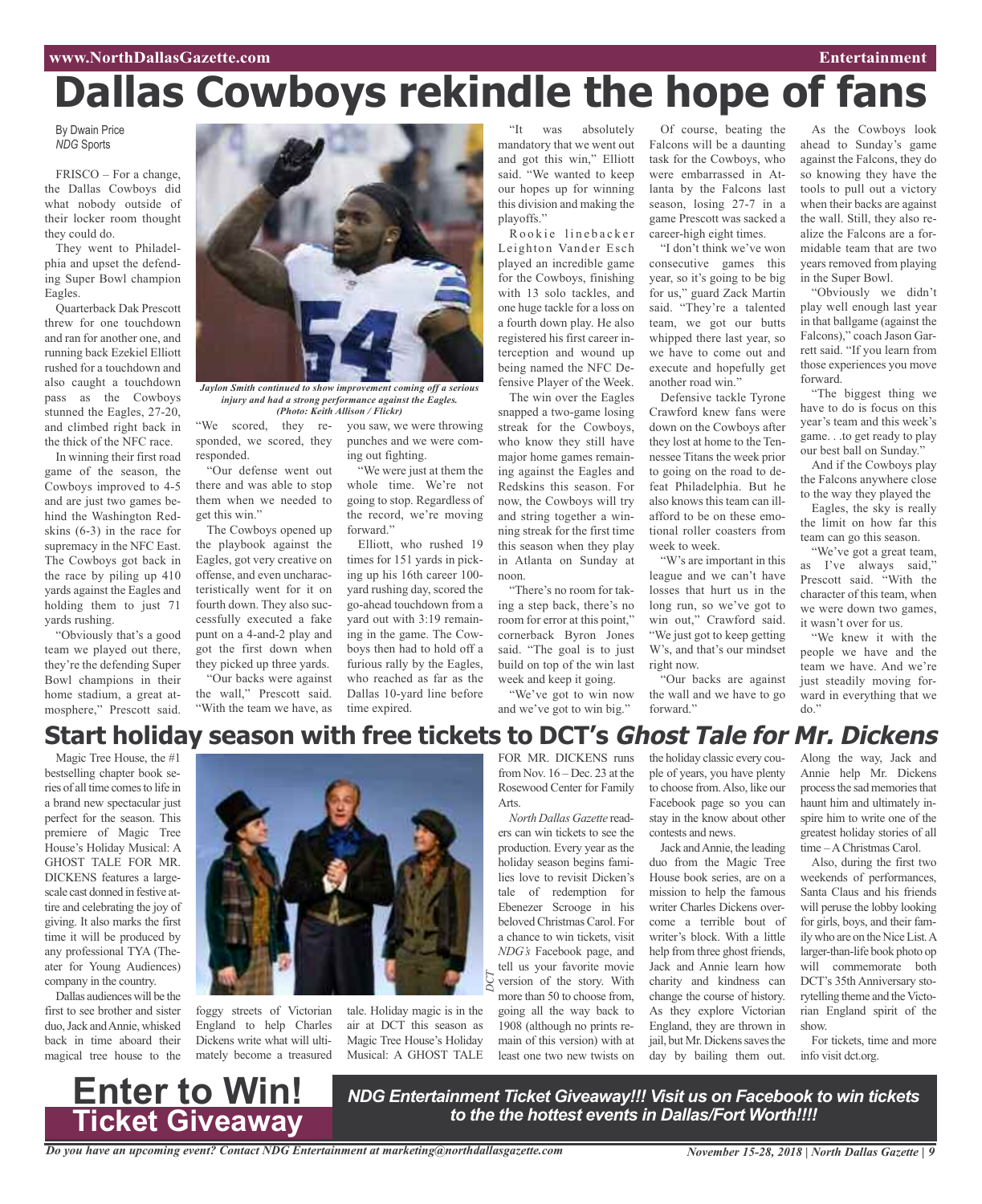### **Blues, beer, artwork and more available this week in DFW**

By Tiffany Gilbert *NDG* Entertainment

Mark your calendar for a fun-filled day of FREE kids activities, live music, and more at **Resource One Credit Union's Fall Festival Block Party Events**. This event will be held on Nov. 17 from 2 p.m. to 6 p.m. at their Southside Branch, in Dallas. Food trucks and local vendors will be on site for you to purchase festival food and crafts. Don't miss per-

formances and activities perfect for the entire family! For more information, visit their website.

If you like great music and lots to do then the **Legends of Blues**isjust for you! Legends of Blues featuring Betty Wright, Lenny Williams, Tucka, Clarence Carter and Latimore will perform on Nov. 17, from 7 p.m. to 10:30 p.m. at the music hall at Fair Park.To purchase tickets visit their website.

Samuel Lynne Galleries is hosting the opening reception of **Lea Fisher: Inside Out** on Saturday, Nov. 17 from 5 p.m. 8 p.m. A prominent Dallas Reflectionist artist and philanthropist, Lea Fisher has spent the last year looking inward – narrowing her artistic focus to create her most recent body of work, which includes inner Self-Portraits and Aura Paintings with Diamond Dust. Fisher will be in attendance at the opening reception, and the exhibition will be on view through Dec. 22. Lea Fisher is a former psychotherapist who has evolved from a problematic and con-

flicted childhood to become an intuitive artist who can express herself fearlessly. As a Reflectionist, Fisher paints dramatic compositions that mirror her life experiences. She creates bold, authentic, emotionally expansive artworks that frequently possess an ethereal quality. Her art emulates adventure, raw

emotion, and an unparalleled flow of sentience.

Who said the best time to drink beer is during the summer at a beach or during a football game?Come out and enjoy **12 Days of Holiday BeerAtThe DallasArboretum**, on Nov. 17 from 11 a.m. to 2 p.m. Twelve different breweries will join the Arboretum on 12 different weekends for Holiday at the



See GUIDE, Page 12

*LeaFisher:Inside Out until Dec. 22*

### **GALA,** continued from Page <sup>5</sup>

"Dallas Summer Musicals could not be more appreciative of our supporters," said Kenneth T. Novice, DSM president. "We know that it's up to us to educate and uplift students, young people, veterans and seniors with the arts, and we look forward to engaging numerous organizations and individuals in a conversation about how musical theatre

can create a positive impact on our communities. Our goal is to share the gift of Broadway with as many people as we can, which would not be possible without the funds raised from An Evening with the Best of Broadway."

The event was designed with an element of surprise which built a great deal of anticipation among guests.

The audience's expectations were exceeded as were wowed with surprise performances from Hamilton alum and two-time Tony Award nominee Joshua Henry, who brought the stage to life with "Feeling Good" and "The Room Where It Happens," and Loren Allred, best known as a member of Team Adam on The Voice and for her role in The Greatest Showman, who received roaring applause for her perform-

ance of "Never Enough." Finally, students from the Dallas Independent School District and the 2018 DSM HSMTA Best Actor and Actress winners, Noah Aguilar and Sierra Roberson of Friendship High School, joined Morrison, Bean, Henry and Allred on stage for a memorable finale performance of "This Is Me" from The Greatest Showman, which received a standing ovation from the audience.



*Joshua Henry performed at the 2018 DSM Gala – An Evening with the Best of Broadway (Photo By Tamytha Cameron via DSM)*

# Up to 100% Financing on Equipment Loans

## Get the job done with rates as low as 3.50% APR.

### Machinery, computers, work trucks and more,

- . Loans starting at \$1,000 and terms up to 72 months
- . Up to 100% financing and cash out refinancing up to 60%"
- Great for new and established businesses

#### Ready to get started?

972.578.5000 | 800.578.9009 (Toll Free) | Hablamos Español - 972.801.5858

#### LegacyTexas.com



[1] Loans adject to credit egeneral. Maximum loan impant of \$500,000. (2) APR = Annual Personage thats. Bates accurate us of publication date and subject to change. But quoted includes .50% discome for annual object (From Legne) Deals the story account. Business must be located within a low or moderate income or high minority across train. (3) Cash out up to 60% of estimated within account **MANUS FDIC**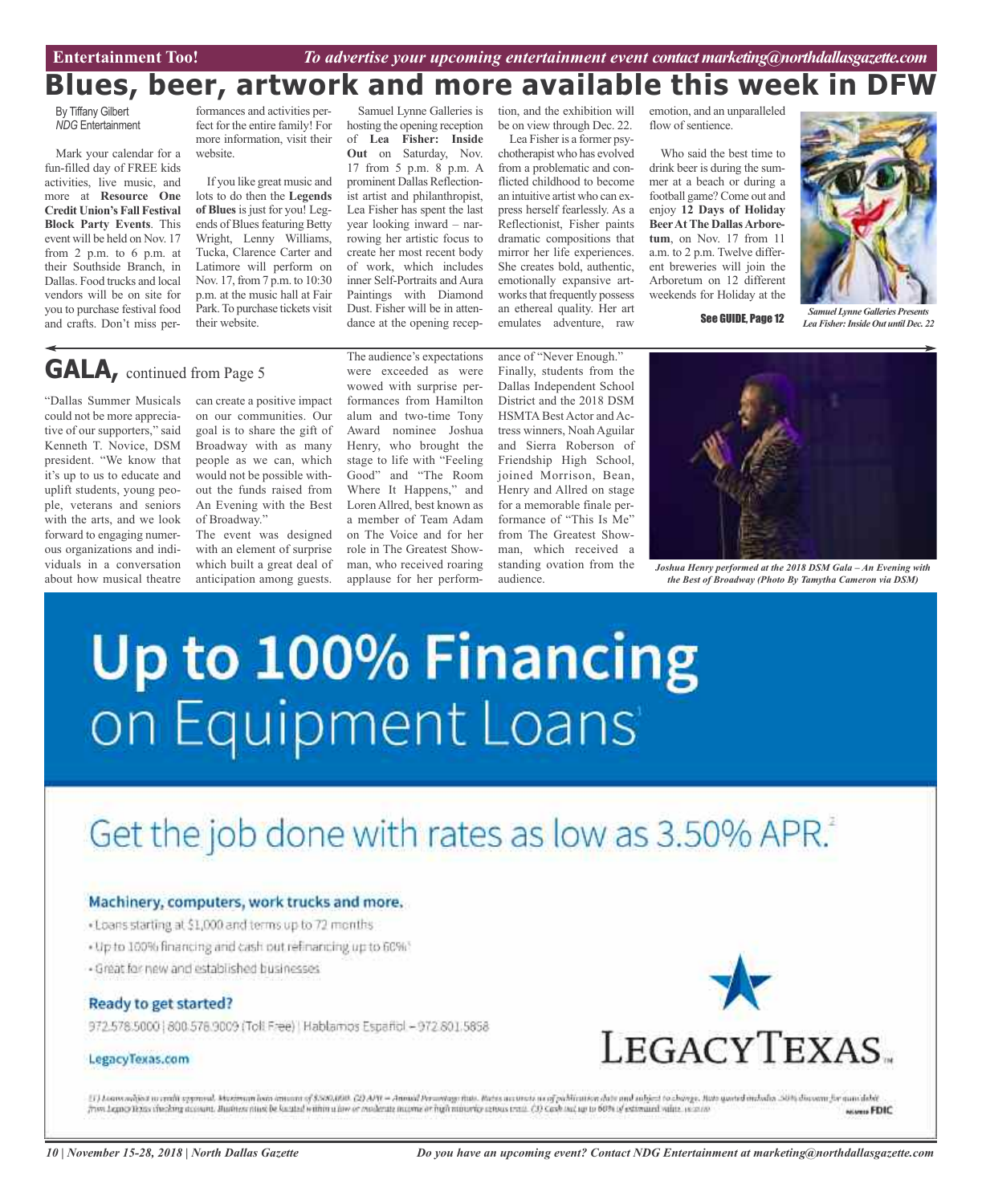### **CFPB neglects duty to enforce Military Lending Act** Vet Organizations, State AGs, and Consumers Sound the Alarm

*Israel Palacio / Unsplash*

### By Charlene Crowell

Although predatory lending often conjures up images of an economically blighted Urban America, seldom does the image of an enlisted man or woman come to mind. But just as check cashing stores, along payday and auto title loan shops focus on communities of color, America's military is also a frequent target.

For years and near military installations across the country, a profusion of predatory lenders plied their wares, capturing our service men and women into the same web of debt trap loans that ensnared Black and Latino civilians.

By 2006, a Department of Defense (DoD) report that delved into predatory lending practices against the nation's armed services shared how the financial stress wrought affected military readiness. The report shared how predatory lending resulted in multiple negative effects. From "undermining troop readiness" and morale, to even the revocation of security clearances essential to military operations.

In part the report stated, "Most of the predatory business models take advantage of borrower's inability to pay the loan in full when due and encourage extensions through refinancing and loan flipping. These refinances often include additional high fees and little or



no payment of principal."

In reaction, to the DoD report, Congress enacted with bipartisan support the Military Lending Act (MLA). Drawing from the report's recommendations, new military protections assured: a 36 percent interest cap for all costs associated with lending; included both military members and their families; and banned extensions of payday and auto title loans, or other types of predatory credit.

By 2010 the enactment of the Dodd-Frank Wall Street Reform and Consumer Protection Act, the newly-created Consumer Financial Protection Bureau (CFPB) gave the nation for the first time, a full-time consumer cop on the block, dedicated to financial fairness over a wide range of services and products. In 2012, the National Defense Authorization Act authorized the CFPB to enforce the MLA. That legislative move enabled CFPB to use its authority to protect servicemembers.

Soon thereafter, veterans, military members, and their families took more than 72,000 lending complaints to the direct attention of the CFPB. Under the leadership of the Bureau's first director, CFPB returned more than \$130 million to the military community.

For several years, the CFPB conducted proactive supervision to verify that financial companies were honoring their obligations under the MLA – to not rip off our troops. Furthermore, the MLA itself was strengthened by DoD policy, which closed loopholes that lenders had been exploiting to rip off our servicemembers.

Despite this multi-year drumbeat of consumer concern at the federal level, this year the current Acting Director of the CFPB recoiled from Dodd-Frank's statutory duty to veterans. Instead of continuing its inclusion of MLA in CFPB supervisory examinations, ear-

lier this year Mick Mulvaney, CFPB's Acting Director claimed that the agency has no such legal authority.

In reaction, a bipartisan contingent of 33 state attorneys general (AGs) directly expressed their concerns regarding CFPB's abdication of duty to the armed services. Representing coast-tocoast diversity in geography as well as economies were AGs who wrote on behalf of consumers from New England's Vermont, to the mid-Atlantic's North Carolina, the Midwest heartland of Illinois and Ohio, the Deep South's Mississippi, westward to Colorado's Rocky Mountain, and the most populous state, California.

"[W]e are perplexed by reports indicating that the CFPB has determined that it needs further statutory authority in order to conduct examinations for MLA violations," wrote the AGs. "We are also disappointed to learn that CFPB did not consult the Defense Department in developing its new examination policy, even though Congress specified that the Defense Department – not the CFPB  $-$  is the primary federal agency responsible for interpreting the MLA."

"By eliminating the proactive examination of compliance to correct problems before they affect servicemembers, however, your proposal will limit the CFPB's protection of servicemembers to reactive enforcement when servicemembers submit complaints," added the AGs. Nor were governmental

officials the only ones to speak up in defense of the MLA.

The Consumer Federation of America (CFA), an association of nonprofit interests that together have used a combination of education, research and advocacy to protect consumers since 1968, released a report that challenges CFPB to "Protect Those Who Protect America". Written by Christopher L. Peterson, CFA's Director of Financial Services, it rejects Mulvaney's interpretation, and itemizes specific directives and requirements that together pose a legal argument that would be difficult to deny or disprove.

"For some inexplicable reason, the Trump Administration is directing the CFPB to overlook illegal, usurious lending to our troops within supervisory exams," said Peterson. "America's military families deserve the protection from predatory lending offered by the Military Landing Act – not to be abandoned by the CFPB."

Veterans are also expressing their own heartfelt concerns about the unexpected reversal of consumer protection.

In a recent blog, Melissa Bryant, a member of the Iraq and Afghanistan Veterans also spoke up.

"We know that servicemembers are four times more likely to be targeted by predatory lenders and are in desperate need of stringent oversight and protection measures from fraud," said Bryant. "If you need further proof, just look down the main drag of any street leading into a military post, full of payday lenders and car dealerships who prey upon young troops with little or no credit, but a steady paycheck to spend."

**Market Place I**

And in a recent town hall convened by CFPB in Baton Rouge, a Commander with the state's branch of the American Legion faced off with Mulvaney.

Speaking on behalf of veterans, Ricky Griffin told the Acting Director, "Both the Pentagon and the American Legion are extremely worried about your proposal to pull back on enforcing the Military Lending Act. . .

With the military currently unable to make its recruitment numbers this year, I think it is wrong for your agents to back off of any enforcement of the Military Lending Act…Why single out military service members?"

Mr. Griffin and all of America's military deserves an answer.

*Charlene Crowell is the Center for Responsible Lending's Communications Deputy Director. She can be reached at Charlene.crowell@responsiblelending.org.*

### **KIND,** continued from Page <sup>5</sup>

million, and they receive no government funding. In 2017, Operation Kindness completed or paid for:

• 3,140 spays and neuters; • Treated 529 cases of heartworms;

• Treated 2,083 cases of upper respiratory infections; and,

• 363 orthopedic, ophthalmic and internal surgeries.

The mascot for this year's "Stock Our Hospital" holi-

day campaign is two-yearold chihuahua Macy, who originally came to Operation Kindness from a municipal shelter partner. When Macy was rescued, she had a rear leg fracture and needed surgery. The broken leg would have resulted in euthanasia at any other shelter. Macy required multiple rounds of X-rays, splints, medication, lab tests, care in ICU and lots of fluids. Her adoption fee

doesn't even begin to cover all her medical expenses. With the help of Operation Kindness and their medical team, Macy is now fully recovered and is available for adoption.

Operation Kindness serves as the "go-to" partner for 47 municipal shelters and rescue centers that have run out of space or don't have the proper resources to provide the right medical care to homeless animals in urgent need. In fact, in 2017 63 percent of all animals at

Operation Kindness came from shelter partners. Operation Kindness'shelter partners know that they will treat any injury or illness if there's an opportunity for the pet to have a good quality of life.

"Operation Kindness cares for thousands of animals every year," said Jim Hanophy, CEO of Operation Kindness. "Most of the animals we treat are from shelters who were going to euthanize the pet due to not having the proper medical

treatments. Operation Kindness comes in and rescues the animal, treats them back to health and then finds them their forever homes. But the demand far exceeds the supply, which is why we are asking the North Texas community to help us "Stock Our Hospital."

From life-saving surgeries to vaccinations, there are delightful gifts at all price points to show compassion while delighting a loved one, friend, client or employee.

After selecting the Kindness Katalog donation gift on the shelter's website, donors have the option to send the gift recipient an ecard or donor's may opt to download a DIY version. One hundred percent of the proceeds will directly benefit the medical needs of homeless animals at Operation Kindness.

For more information on Operation Kindness' "Stock Our Hospital Campaign," visit www.OperationKindness.org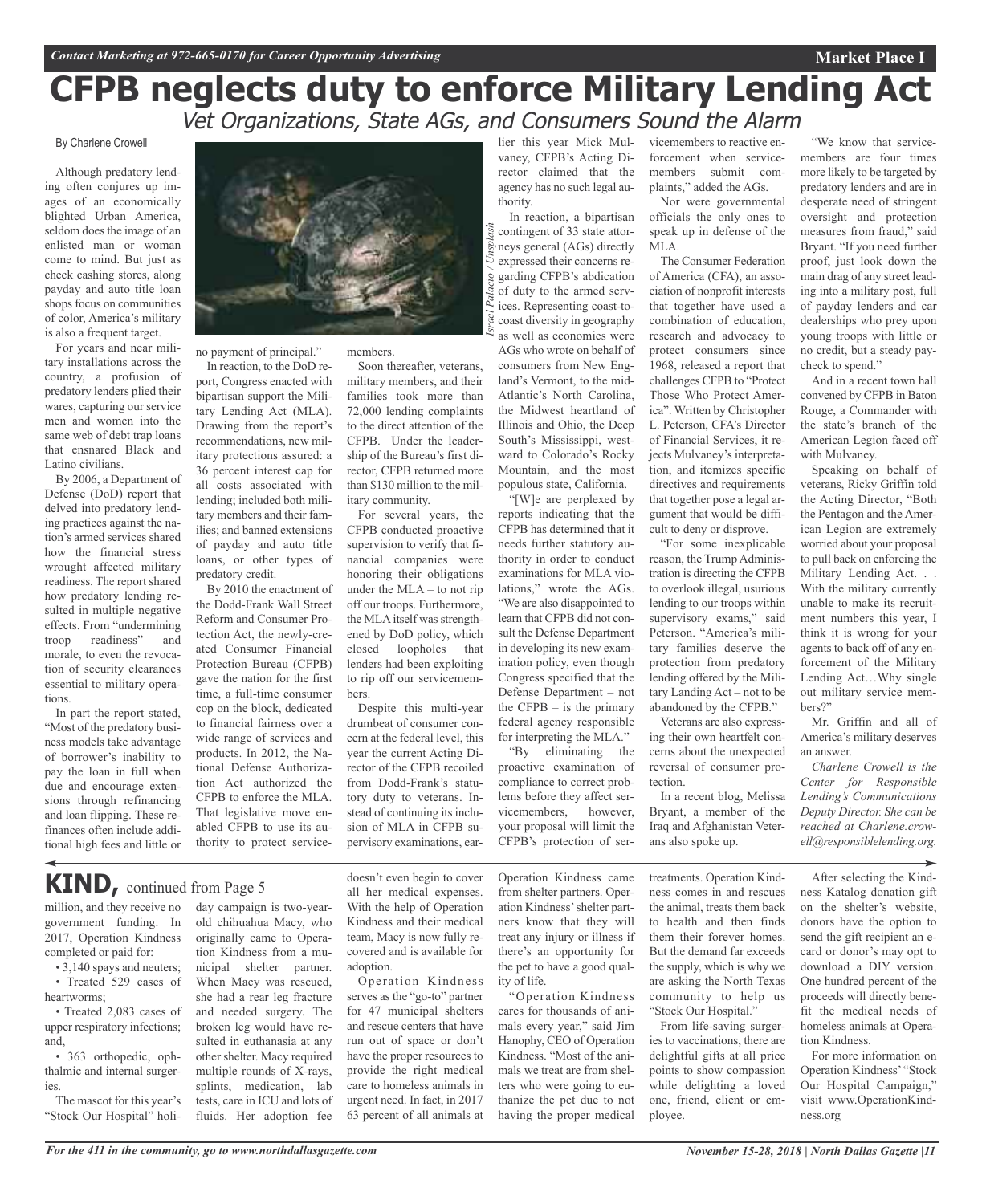### **Small Business Saturday finds customers believe they receive better customer service**

SAN FRANCISCO /PRNewswire/ —Americans are seeking personal, friendly connections in their retail experiences and the Saturday following Thanksgiving offers them exactly that. Sandwiched between Black Friday and Cyber Monday, Small Business Saturday encourages shoppers to step back from the frenzy of massive franchises and e-commerce websites, and celebrate independent "Main Street" businesses. In 2017, 108 million shoppers spent nearly \$13 billion at indie retailers on Small Business Saturday. According to a recent na-

tionwide survey of 1,000 adult respondents, 40 percent of Americans say that smaller, independent businesses still offer the best customer service. Support for small businesses extends beyond the walls of brick-andmortar shops, with 35 percent of Small Business Saturday shoppers in 2017 opting to make purchases online. But even the most ethical consumers – those that 'think big and shop small' – cannot avoid the hassle that may come with troubleshooting online orders during the busy holiday season.

ing the web for epic deals, supporting local businesses via Etsy, and taking advantage of free shipping offers, few online shoppers manage to save enough energy for the aftermath. Contacting retailers is not something people look forward to. But advancements in technology and evolving means of communication are making it easier to receive great support from both large and small stores," said Janelle Dieken of Genesys (www.genesys.com), an expert in customer experience solutions.

"After a weekend of surf-help you tap into the revolu-Here are four easy tricks to tion and get better, faster customer service:

Embrace the communication evolution. Contacting customer service isn't limited to a phone call. Instead, make use of other communication options like texting and web chat to interact with businesses. And, social media works too – simply log onto Instagram, Twitter or Facebook to connect with your favorite retailer.

Don't fear the bot. Take advantage of recent strides in artificial intelligence (AI) by talking or messaging with a chatbot to access support and resolve routine issues efficiently. Today, chatbots are

smarter and more capable than ever to help you quickly check order status, find product information or process a return.

Please hold? That's so 2016. When trying to access customer service over the telephone, ask for a return call instead of waiting on hold. More and more contact centers are offering a 'callback' option – so take it! As much as you may revel in Christmas carol hold music, enjoy the convenience and flexibility offered by evolving support features.

Honey, not vinegar. Embody the spirit of Small Business Saturday in your interactions with support agents and business owners.

During the holiday season, customer service agents deal with hundreds of anxious consumers day-in and dayout. Have patience. If you can take a few deep breaths before unleashing your frustration, it will make the experience happier for both you and the agent.

Online shopping is reconceptualizing the retail world, but that doesn't need to come at the cost of your mental health. Following these tips will help resolve your support issues more easily. Happy shopping!

## **DART partners with Union Gospel Mission Dallas for employment opportunities for mission men and women**

Union Gospel Mission Dallas (UGM Dallas) and Dallas Area Rapid Transit (DART) have enjoyed a successful partnership that goes back for more than 22 years. They are once again partnering to help transform the lives of homeless individuals.

Nine UGM Dallas disciples were recently hired by Hallcon, a DART contractor, and given a chance to regain financial independence as mainline train cleaners. Their employment was achieved after they completed a discipleship program at UGM Dallas where they have progressed in the mission's job skills program and have excelled in their faith-based life recovery classes.



partnership with DART and the wonderful opportunity for our clients to earn a steady income as part of their path to rebuilding their lives. After completing their life skills and job readiness training, they are enjoying their new jobs and DART is helping to make this possible,"

**GUIDE,** continued from Page <sup>10</sup>

Arboretum festivities. Enjoy tasting holiday and seasonal beers with local breweries in the Val Late Garden. For more information visit the Dallas Arboretum website. This event is free with garden admission.

All aboard! **Polar Pajama Parties** are your chance to enjoy wintry hands-on activities coupled with the classic holiday film, The Polar Express! Even Santa Claus will be at the PJ Parties. Ticket price includes admission to The Polar Express in the Omni Theater in Fort Worth immediately following or preceding the Polar Pajama Party. Visit fwmuseum.org for dates and tickets.

Come to watch **Golden State Warriors at Dallas Mavericks** showdown on Nov. 17 starting at 7:30 p.m. at the American Airlines Center. More information can be found at Mavs.com.

**Cory Henry & The Funk Apostles** will perform live on

Nov. 18, from 8 p.m. to 11 p.m. at The Kessler, in Dallas. Visit VisitDallas.com to learn more.

Union Gospel Mission Dallas. "With community partners like DART, together we can end homelessness one

After undergoing training from DART and Hallcon, the UGM disciples were offered salaried positions with the opportunity to receive bene-

person at a time."

Food, vibes and more! Don't miss out on **Cynthia Bailey Hosts Pre-Thanksgiving** on Nov. 21, from 9:00 p.m. to 2:00 a.m. at SANDAGA 813, in Dallas. More information and tickets can be found at Eventbrite.com.

Brown Sugar, a subscription-video-on-demand service operated by Bounce and

fits after the standard 90 days on the job. "We are thrilled to announce one individual has already been promoted and received a raise," commented Mr. Butler.

"DART and UGM have built a strong relationship over the course of more than two decades based on our shared goals of being fully involved in the communities we serve and improving the quality of life for north Texas residents," said Gary Thomas, DART President/Executive Director.

The Union Gospel Mission helps thousands of North Texans find a new life with physical and emotional support, and, in some cases, job training. Learn how two men took advantage of that

featuring the biggest collection of the "baddest"African-American movies of all-time, is now available over the Internet on Comcast's Xfinity X1 for a seven-day free trial period and then for \$3.99 per month thereafter.

Brown Sugar movies include **Monster's Ball**; popular "Blaxploitation" movies such as Super Fly, Dolemite and Cleopatra Jones.

Other classic films such as Hollywood Shuffle, Sparkle, and Richard Pryor: Live on the Sunset Strip and more.

opportunity and are working with DART to give back.

Established in 1949, Union Gospel Mission Dallas (the Mission) has been restoring lives through the word of Jesus Christ. This faith-based nonprofit organization supports individuals and families experiencing homelessness with shelter, food and clothing, as well as a Discipleship and recovery program, vocational job training and development, state-licensed child care services, medical care, transportation, substance abuse prevention, and transitional and permanent housing.

In 2017, the Mission assisted 4,331 individuals in Dallas County by providing more than 186,769 nights of shelter and serving 518,647 meals. These men, women and children represent the living, breathing embodiment of the grace of change, and the Mission is committed to doing everything possible to transform lives and end homelessness one person at a time.

**TISEO PAVING COMPANY** 

419 E. Hwy. 80, Mesquite, TX 75150 Tel: (972) 289-0723 Fax (972) 216-5637 www.tiseopaving.com

Performing Concrete Street Paving in the Metroplex Area We Accept Subcontracting Bids For All Public Works Projects in the Dallas Area. We Are Accepting Applications for Con-

crete Mixer Drivers and Heavy Equip-

ment Mechanics

**Equal Opportunity Employer**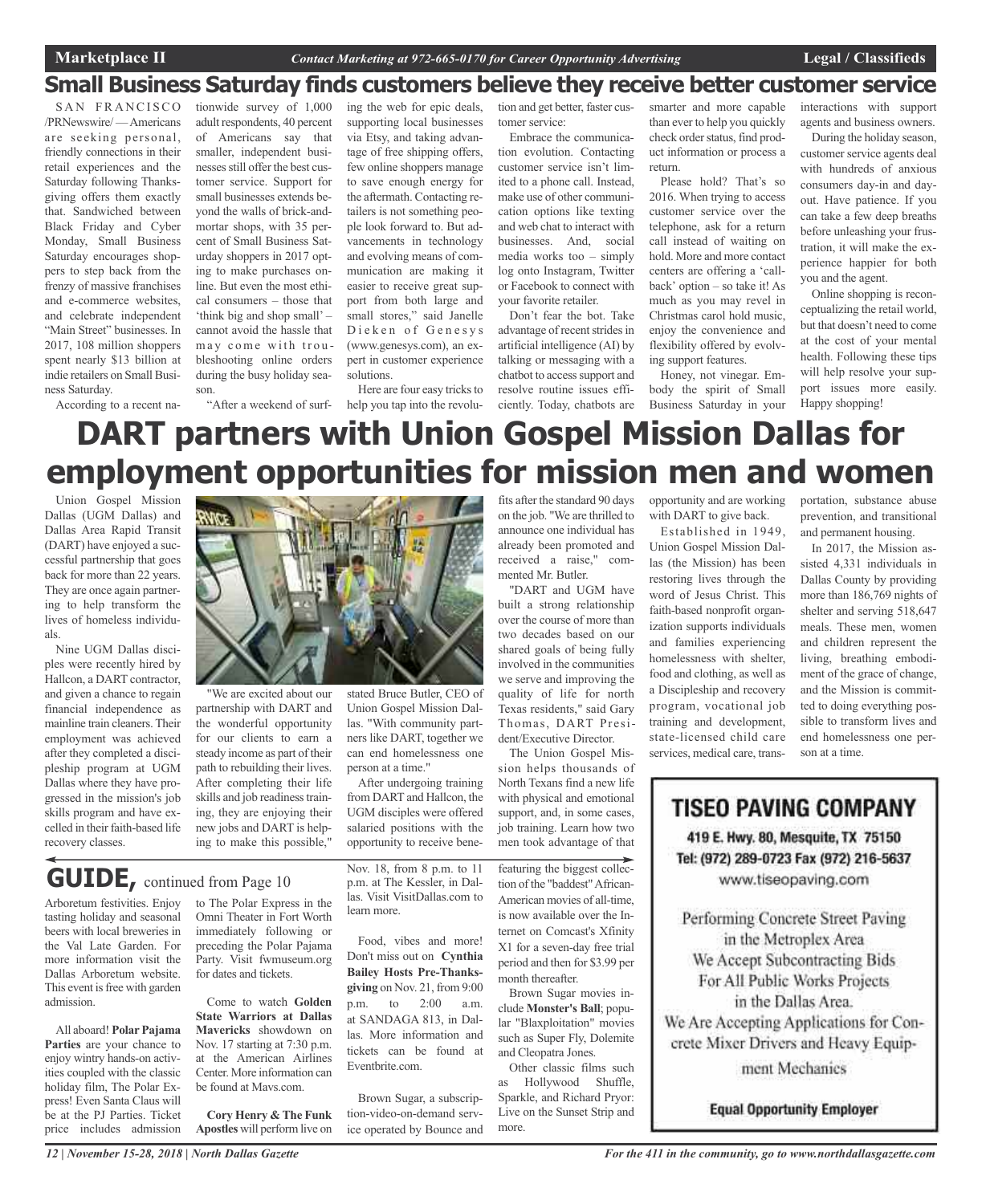**Career Opportunity** *Contact Marketing at 972-665-0170 for Career Opportunity Advertising* **Legal / Classifieds**

## **Upcoming DFW area job fairs**

tion.

selling, upselling, and/or referring products, excellent oral communication skills, and ability to work effectively and efficiently and multi-task in a high call volume environment. To apply, email a copy of your resume to 21197-37 mh2006@apply.maxhire.net.

**Dec. 7 Schneider - Driver Recruiting Event** The Schneider - Driver Recruiting Event will be

**Dec. 3**

**6th Annual Job Fair** The 6th Annual Job Fair will be held on Dec. 3 from 8:30 a.m. to 1 p.m. at Mountain View College, in the Gymnasium, in Dallas. Held by Congressman Marc Veasey, you will be able to connect with actively hiring employers and take part in professional development workshops. Free and open to the public! For more information contact: Julian.Schlesinger@mail.h ouse.gov or (817) 920- 9086.

#### **Dec. 3 GEICO IT Hiring Event**

The GEICO IT Hiring Event will be held on Dec. 3 from 10 a.m. to 5 p.m. at 2280 Greenville Avenue, in Richardson. GEICO is rapidly expanding and is looking for top IT talent to help us transform the insurance industry. We are looking to fill roles currently located in the Washington, DC area, Macon, GA and Indianapolis, IN. offer including but not limited to the following: Competitive compensation package, 401(k) and profitsharing plans, medical, dental, vision and life insurance, paid vacation, holidays and leave programs, tuition reimbursement, associate assistance program, flexible spending accounts, business casual dress, and



remote work. They will be looking to fill the following positions: Senior.net developer, senior software engineer, senior applications architect, data scientist, big data engineer, lead software engineer, lead software analyst, senior java application architect, and big data developer. Please be sure to send a copy of your resume to plazacareers@geico.com prior to the event. Spacing for this event will be limited. Address to the event will be provided 72 hours prior to the event. Last onsite interview will be held at 4:30 p.m.

#### **Dec. 5 Dallas Job Fair**

Dallas Job Fair will be held on Dec. 5 from 11 a.m. to 2 p.m. at Doubletree by Hilton Dallas-Market, in Dallas. Whether you are a seasoned executive-level professional, just beginning your career, or anywhere in between, our events can connect you with as many valuable employer contacts in three hours as you would make in weeks of job searching on your own. Hiring managers will be onsite and ready to offer first and

### **Paid Internship opportunity for writers, college students in the Dallas Area**

The *North Dallas Gazette* has an internship

position available. The goal is to provide students and aspiring writers an opportunity to gain published clips, experience and professional feedback.

The position is for up

to 20 hours a week at \$8.00 per hour. Applicants must have reliable transportation.

**Send resume and writing samples to: businessoffice@northdallasgazette.com**

second interviews to qualified candidates. We recommend that you: - Arrive at the career fair no later than 11am - Wear business professional attire - Bring at least 10-15 copies of your updated resume - Display an engaging and motivated attitude PLEASE NOTE: You must actually attend the event in order to meet directly with hiring managers and to be considered for their positions.

#### **Dec. 5 Inbound Banker Hiassring Event**

The Inbound Banker Hiring Event will be held on Dec. 5 from 9 a.m. to 12:30 p.m. at DoubleTree by Hilton Hotel, in Dallas. Position Description: Inbound operates out of a centralized phone based sales environment and is primarily responsible for providing business and financial products and services to Small Business customers. Identify and address cross-sell opportunities. Serve as a



resident expert for Small held on Dec. 7 from 9 a.m. Business products, services, and strategies through the telephone channel. Through inbound calls and the handling of referrals, these associates acquire and deepen Small Business customer relationships with a focus on client delight and reten-Position requirements: Ability to work within the operating hours and days for this position as outlined in the posted job requisition, two or more years of sales experience with crossto 12 p.m. at Comfort Inn Dallas Park Central, in Dallas. Schneider is hosting a truck driving recruiting event where you will be able to one of their knowledgeable and personable recruiters about obtaining a CDL, driving opportunities, pay and benefits, military programs, requirements, terminology clarification, and any other questions you may have. For more information, you can contact bowermanb@schneider.co

#### **Dec. 20 Route Delivery Driver Job Fair**

m or (866) 928-2116.

The Route Delivery Driver Job Fair will be held on Dec. 20 from 9 a.m. to 1 p.m. at Nestle Waters North America, in Dallas. Start time is between 7 a.m. and 8 a.m., Monday through Friday flexible to work Saturdays as needed throughout the year and with the schedule as needed.

Qualifications: You'll need the ability to get a CDL class B license with airbrake endorsement and have a clean driving record, ability to work in all kinds of weather while working out on your own with limited supervision, ability to obtain a DOT medical card for the purpose of working for Nestle Waters, a clean driving record means in the last three years, and must be 21 years of age or older. Additional info can be found at https://goo.gl/sIu0Rq . To apply visit nestlewaterscareers.com.

Tillman Infrastructure, LLC proposes to build a 130-foot Monopole Communications Tower at the approx. vicinity of 2918 County Road 407, McKinney, Collin County, TX 75071. Public comments regarding potential effects from this site on historic properties may be submitted within 30 days from the date of this publication to: *Trileaf Corp, John Huter, j.huter@trileaf.com, 2550 S IH 35, Suite 200, Austin, TX 78704.*

Sprint proposes to collocate wireless communications antennas at a centerline height of 119 feet 7 inches on an existing 150-foot water tower at the approx. vicinity north of 3920 Pioneer Road, Balch Springs, Dallas County, TX 75180. Public comments regarding potential effects from this site on historic properties may be submitted within 30 days from the date of this publication to: *Trileaf Corp, John, j.huter@trileaf.com, 2550 S IH 35, Suite 200, Austin, TX 78704, 512-519-9388.*

Crown Castle is proposing to collocate antennas at a centerline height of 84 feet on an existing 108-foot 9 inch monopole telecommunications tower at the following site: 11701 C F Hawn Freeway, Dallas, Dallas County, TX 75253; 32° 41' 10.71" N, 96° 37' 19.01" W. Crown Castle invites comments from any interested party on the impact of the proposed action on any districts, sites, buildings, structures or objects significant in American history, archaeology, engineering or culture that are listed or determined eligible for listing in the National Register of Historic Places and/or specific reason the proposed action may have a significant impact on the quality of the human environment. Specific information regarding the project is available by calling Monica Gambino, 2000 Corporate Drive, Canonsburg, PA 15317, Monica. Gambino@CrownCastle.com, 724-416-2516 within 30 days of the date of this publication.

*For the 411 in the community, go to www.northdallasgazette.com*

*November 15-28, 2018 | North Dallas Gazette | 13*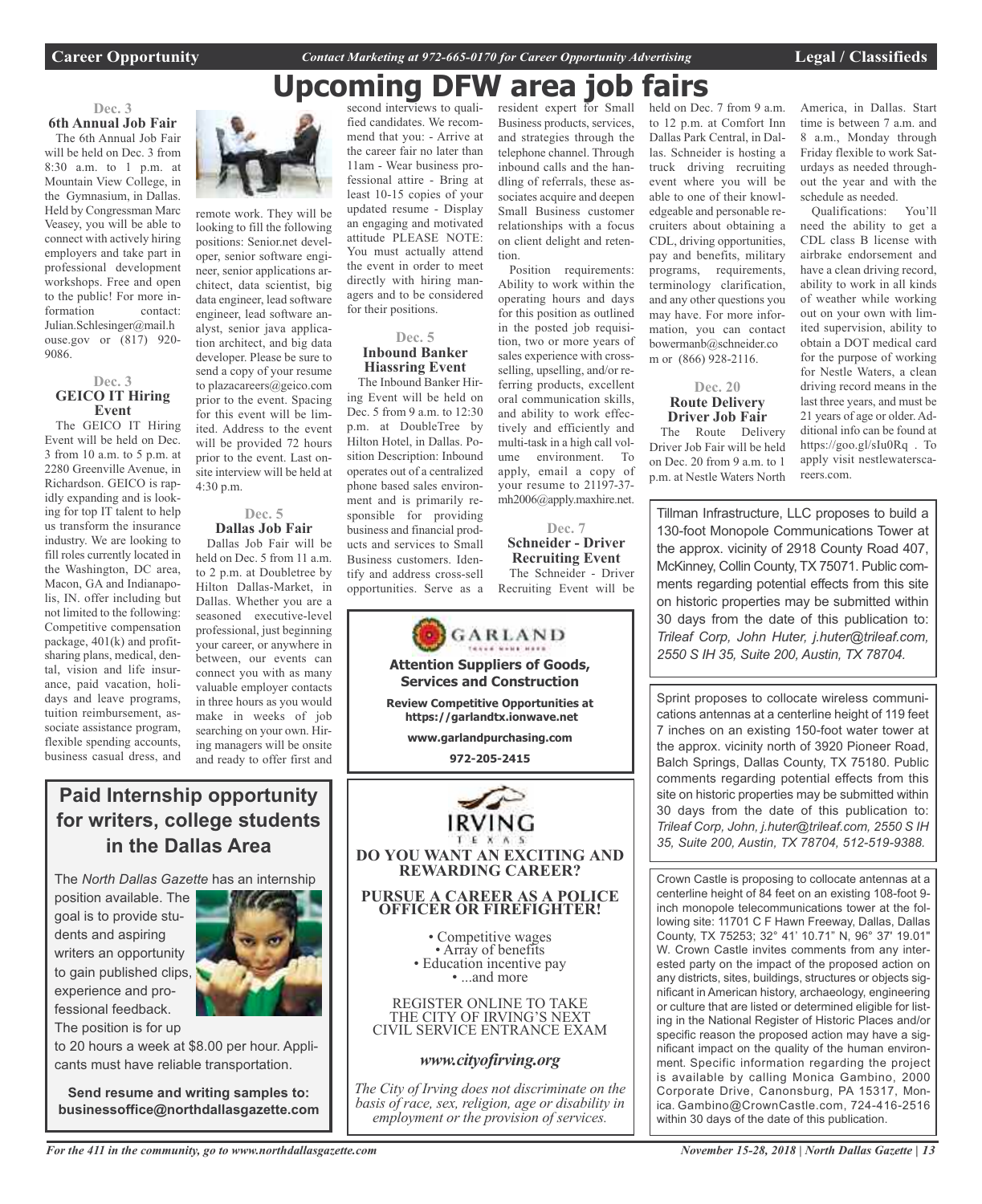### **Church Happenings** *For non-profit advertising rates, contact NDG Marketing at 972-665-0170*

#### **BETHEL BIBLE FELLOWSHIP, CARROLLTON (A PLACE TO BELONG)**

*NOTICE: Pastor Woodson serves the community by providing "Professional Therapy and Counseling Services" on a "Sliding Fee" scale. To schedule an appointment call the Pastoral Counseling Center at 972-526-4525 or email the church at www.bethelbiblefelloswhip.org*

Discover Hope and Help for daily living; and, you don't have to be a member to come. The Connect-2-Reflect (C2R) meetings are held in comfortable and relaxed homes, one in Carrollton and one in Plano, refreshments are served. Call the church for details.

**November 18, 9:45 a.m.** As we worship in our newly renovated Sanctuary, please join us in our quiet time, "Prayer and Meditation" at 9:45 am followed by Morning Worship. You will be blessed and inspired, as we celebrate service to God, our community and all mankind.

**November 21, 7 p.m.** Join us in Wednesday's Prayer and Bible Study Class with Senior Pastor Woodson, Pastor Larry Gardner, and others conducting a new book study with "Boundaries" when to

*Church*

*Happenings is a weekly calendar of religious services produced by the North Dallas Gazette. To make additions or corrections to the calendar, contact: religion@ northdallasgazette.com*

say yes or how to say no by Dr. Henry Cloud and Dr. John Townsend, with supporting chapters and verses. Spiritual maturity is God's desire for you; it's Time to Grow in the Word of God.

Dr. Terrance Woodson, Senior Pastor 1944 E. Hebron Parkway Carrollton, TX 75007 972-492-4300 www.bethelbiblefellowship.org  $\overline{\phantom{a}}$  , and the set of the set of the set of the set of the set of the set of the set of the set of the set of the set of the set of the set of the set of the set of the set of the set of the set of the set of the s

#### **FELLOWSHIP CHRISTIAN CENTER CHURCH IN ALLEN "THE SHIP"**

**November 18, 9:30 a.m.** Join us in our Sunday Morning Services as we praise and worship God in the Joycie Turner Fellowship Hall, followed by our Worship Services; and bring someone with you, you will be blessed. It's for God's glory and honor.

### **November 21**

Join us in our Wednesday's 12 Noon-Day Live, Prayer and Bible Study class and/or our Wednesday Night Live, Prayer and Bible Study at 7 p.m. to learn more about God's Word. Be encouraged by God's plan for your maturity and His glory; and most of all; be prepared to grow.

Dr. W. L. Stafford, Sr., Ed. D. Senior Pastor 2450 K Avenue #300 Plano, TX 75074 972-379-3287 www.theship3c.org

#### **INSPIRING BODY OF CHRIST CHURCH, Let's Go Fishing! MATTHEW 4:19**

 $\overline{\phantom{a}}$  , and the set of the set of the set of the set of the set of the set of the set of the set of the set of the set of the set of the set of the set of the set of the set of the set of the set of the set of the s

**November 16, 8 p.m.** All men are invited to Men's Ministry meeting each Friday night at 7 p.m., (IBOC promotes proactive male leadership.)

**November 18, 10 a.m.** Don't forget to invite family and friends to join us for our Morning Service as we celebrate our Lord and Savior, Jesus Christ.

**November 19, 7 p.m.** You are invited to Monday School to see what God has to say to us.

Pastor Rickie Rush 7701 S Westmoreland Road Dallas, TX 75237

972-372-4262 www.Ibocchurch.org  $\mathcal{L}$  , and the set of the set of the set of the set of the set of the set of the set of the set of the set of the set of the set of the set of the set of the set of the set of the set of the set of the set of the set

**MT. OLIVE CHURCH OF PLANO (MOCOP) (Uniting the Body of Christ Among Nations)**

**November 18, 10 a.m.** Join us for Morning Worship Service as we praise and worship God for His Honor and His glory. Don't forget to comeback at 7 p.m. for our Brazilian Church.

**November 21, 7 p.m.** You're invited to our Wednesday's Bible Study class; you will learn what God has to say to us. Come to be encouraged by God's plan for your spiritual growth and His glory.

Dr. Sam Fenceroy, PhD Senior Pastor and Pastor Gloria Fenceroy 300 Chisholm Place Plano, TX 75075 972-633-5511 www.mocop.org

**SHILOH MBC IN PLANO (WHERE COMMUNITY BECOMES FAMILY)**

 $\mathcal{L}$  , and the set of the set of the set of the set of the set of the set of the set of the set of the set of the set of the set of the set of the set of the set of the set of the set of the set of the set of the set

### **Cemetary Space Broker will make you offer on your cemetery plot**



• Inherited plot and can't sell it? • Bought plot years ago and your plans have changed? • Singles space or Side by Side spaces is okay. We will make you a "cash offer" on your cemetery plot today! If you get voice mail-leave message phone number and information on cemetery space. We will get back to you

**Call Us Today!!!!!!!! 972.432.5219**

Come and connect to God through Shiloh; grow in Christ through the study of God's Word; and Serve God through service to each other and to the world. John 12:26.

**November 18, 10 a.m.** You are invited to join us for our Morning Worship Services in our 8 am and/or our 11 am Worship Services. Sunday School will start at 8:30 a.m. We would love to have you at all our worship services.

opportunities for motivation and growth; join us and see. Be blessed of the Lord.

**November 21, 7 p.m.** You're invited to our Wednesday's Bible Study class; you will learn what God has to say to us. Come to be encouraged by God's plan for your spiritual growth and His glory.

Our church ministries offer www.smbcplano.org Dr. Isaiah Joshua, Jr. Senior Pastor 920 E. 14th Street Plano, TX 75074 972-423-6695



Kedra A. Flowers CPA PC www.**IRSsafe**.com

NDG now has a "Special Advertising Package" for churches and non-profit organizations that need to let the community know about your Special Event.

### Opportunity You Can Measure...

### **Church Events**

- Church Anniversary
- Pastor's Anniversary
- Women's Day
- Men's Day

### **Non-Profit Org. Events**

- Fundraisers
- (Concerts)
- Special Events
- (Personal or Community)

### Special Rate \$199

(Black & White, per insertion) Ad size - 4.905"x 6"(Quarter Page, B&W) (NOTE: Color Ad \$75 extra per inserion) Production disclaimer - NDG ad meake-ready is not included in promotion. Layout/production of "copy ready"ad will be a nominal extra cost. E-mail ad copy to: Marketing@NorthDallasGazette.com or call our Marketing Department today! 972-665-0170

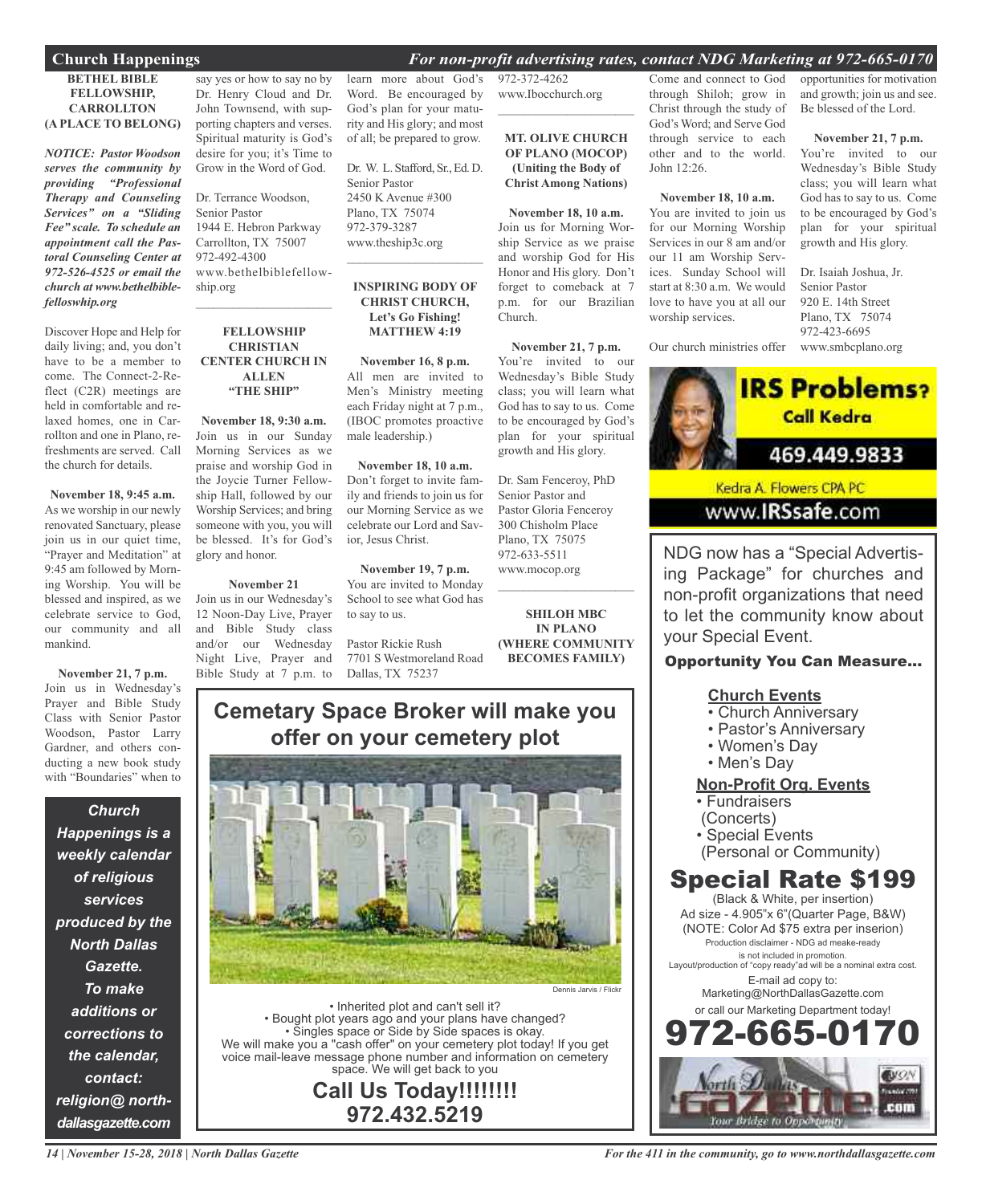## **There is power in serving others**



*Send email to: businessoffice@ northdallasgazette.com to sign up for Sister Tarpley's weekly electronic newsletter.*

*"Each Christian should use whatever gift he or she has received to serve others, faithfully administering God's grace in its various forms"* (**1 Peter 4:9-11**).

There is a Kingdom principle I find that few others really understand. The principle is this: When you focus on serving others, your need is often met through God's supernatural law of serving. I've seen this happen so many times. The law of sowing and reaping comes into play in this Kingdom principle. "Sow for yourselves righteousness, reap the fruit of unfailing love" (Hosea 10:12). "Remember this: Whoever sows sparingly will also reap sparingly, and

will also reap generously. Each man should give

what he has decided in his heart to give, not reluctantly or under compulsion, for God loves a cheerful giver. And God is able to make all grace abound to you, so that in all things at all times, having all that you need,

you will abound in every good work" (2 Corinthians  $9.6 - 9$ Whenever God calls

Christians to serve another person with their time and resources, God measures resources back to them from unrelated sources. Sometimes it comes through an unexpected donation or a speaking engagement or a new opportunity. It is uncanny how this happens consistently when Christians serve others. They are never to view people or organizations as competition. The Bible says that God has already assigned our portion. Christians need not

comes.

God has assigned Christians their portion and their cup; He has made your lot secure. The boundary lines have fallen for you in pleasant places; surely you have a delightful inheritance" (Psalms 16:5-6). Christians don't serve others to get.

serve others, there is a Kingdom principle that works on their behalf as fruit of their service. Is there someone you need to serve today?

It is good to thank God when you call upon His name and trust Him to provide for you, your family, to

whoever sows generously have to manipulate out- However, when they do protect your family from harm and evil; and to guide your steps each and every day. He has done so much for all of us! He is our Savior, our Sustainer, our Hope and our Comfort. Praise Him and give Him thanks for He is good! His mercy endures forever and His

peace can fill your soul.

Give God all glory, honor and praise this day of Thanksgiving and every day to come. Give with love and a grateful heart in the Name of Jesus Christ. This is based in part on Psalms 105:1 and Psalms  $106 \cdot 1$ 

North Dallas Gazette takes a moment to



*ship's 29th Church Anniversary on November 11, 2018, the large card was presented to him for being an exceptional pastor and was signed by church members, family and friends.*



### **BRIEFS,** continued from Page 8

sic ballet always holds surprises for the returning audience, and is a treat for new eyes too! To purchase tickets visit Tickets.IrvingArtsCenter.com.

**Las Colinas Farmers Market** will be held on Nov. 24 from 10 a.m. to 2 p.m. at Lamberti's Ristorante and Wine Bar, in Irving. Come & get your delicious fresh produce, local honey, fresh artisanal breads, pastured eggs & chicken, grass-fed beef, jam & jelly, desserts, cold drinks, prepared foods such as Tamales, Tacos, Pupusas and more. We also have a variety of non-food vendors such as pet treats, body care, crafters, jewelry, & woodcrafters. or a full list of attending vendors click the below link on Saturday morning before you head to the market. For more infomration visit www.fourseasonsmarkets.com.





*For the 411 in the community, go to www.northdallasgazette.com*

*November 15-28, 2018 | North Dallas Gazette | 15*